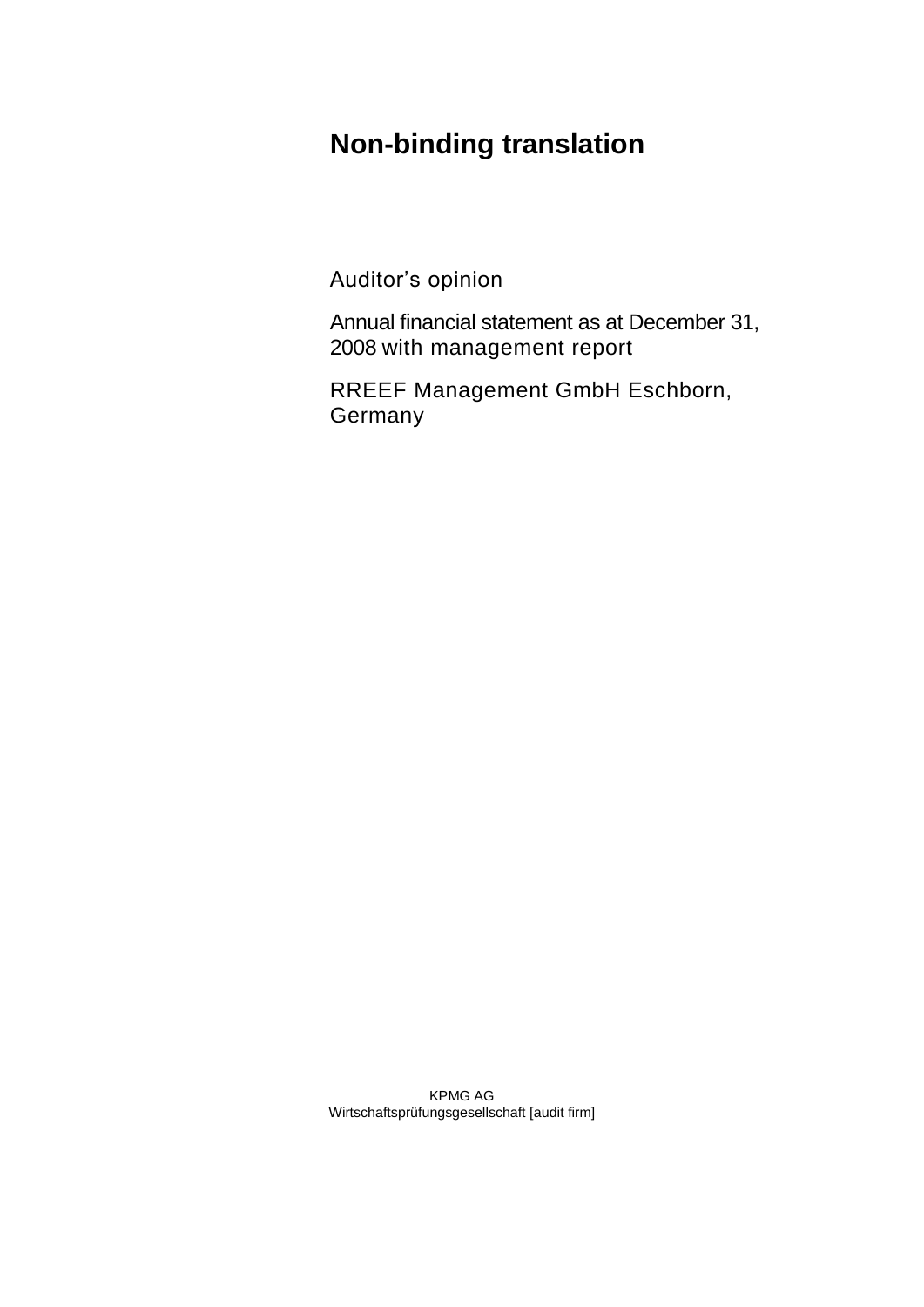#### **RREEF Management GmbH, Eschborn, Germany**

| Assets                                                                             |                             |                               |
|------------------------------------------------------------------------------------|-----------------------------|-------------------------------|
|                                                                                    |                             | 12/31/2007                    |
|                                                                                    | €                           | €                             |
| A. Fixed assets                                                                    |                             |                               |
|                                                                                    |                             |                               |
| I. Intangible assets<br>Licenses and similar rights and values                     | 0.00                        | 158.06                        |
| II. Tangible assets                                                                |                             |                               |
| 1. Buildings on external sites<br>2. Fixtures and fittings                         | 19,230.25<br>369,263.08     | 515,649.22<br>493,244.59      |
|                                                                                    | 388,493.33                  | 1,008,893.81                  |
| III. Financial assets                                                              |                             |                               |
| 1. Shares in affiliated companies                                                  | 60,071,656.21               | 69,904,232.47                 |
| 2. Holdings<br>3. Fixed asset securities                                           | 133,312.74<br>14,877,955.50 | 133,312.74<br>15,515,293.28   |
|                                                                                    | 75,082,924.45               | 85,552,838.49                 |
|                                                                                    |                             |                               |
|                                                                                    | 75,471,417.78               | 86,561,890.36                 |
| <b>B. Current assets</b>                                                           |                             |                               |
|                                                                                    |                             |                               |
| I. Receivables and other assets<br>1. Receivables from deliveries and services     | 124,928.41                  | 2,433,454.51                  |
| 2. Receivables from affiliated companies                                           | 127,314,273.06              | 131,892,628.12                |
| 3. Receivables from companies, in which participating                              |                             |                               |
| interests are held<br>4. Shareholding in project companies [Projektgesellschaften] | 187,398.80<br>10,562,449.17 | 3,186,431.53<br>10,343,220.10 |
| 5. Other assets                                                                    | 6,282,465.86                | 6,534,976.93                  |
|                                                                                    |                             |                               |
|                                                                                    | 144,471,515.30              | 54,390,711.19                 |
|                                                                                    |                             |                               |
| C. Prepayments and accrued income                                                  | 26,147.06                   | 20,320.39                     |
|                                                                                    |                             |                               |
| <b>Total assets</b>                                                                | 219,969,080.14              | 240,972,921.94                |
| <b>Trust assets</b>                                                                | 70,711,978.29               | 71,522,633.57                 |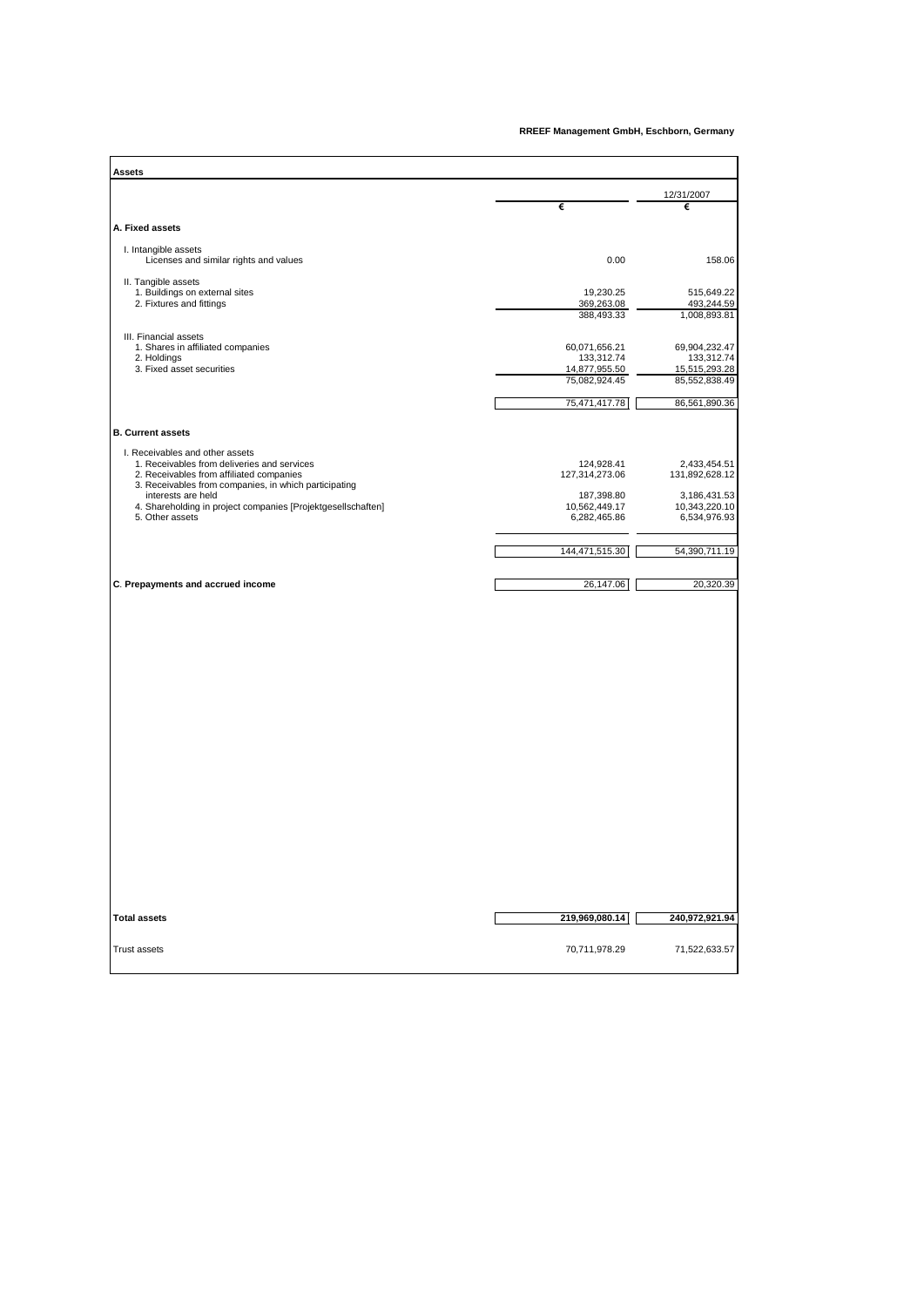**Balance sheet as at December 31, 2008**

|                                                                                                                                                                                    |                                                            | Liabilities                                                 |
|------------------------------------------------------------------------------------------------------------------------------------------------------------------------------------|------------------------------------------------------------|-------------------------------------------------------------|
|                                                                                                                                                                                    | €                                                          | 12/31/2007<br>€                                             |
| A. Equity capital                                                                                                                                                                  |                                                            |                                                             |
| 1. Subscribed capital<br>II. Capital reserves<br>III. Retained earnings                                                                                                            | 7,500,000.00<br>81,789,478.90<br>33,408,646.81             | 7,500,000.00<br>81,789,478.90<br>33,408,646.81              |
| <b>B. Provisions</b>                                                                                                                                                               | 122,698,125.71                                             | 122,698,125.71                                              |
| 1. Provisions for pensions and similar obligations<br>2. Tax reserves<br>3. Other provisions                                                                                       | 11,384,302.00<br>3,520,000.00<br>39,568,743.30             | 12,278,888.00<br>0.00<br>33,410,857.06                      |
| <b>C. Liabilities</b>                                                                                                                                                              | 54,473,0453.01                                             | 45,689,745.06                                               |
| 1. Liabilities relating to financial institutions<br>2. Liabilities relating to deliveries and services<br>3. Liabilities relating to affiliated companies<br>4. Other liabilities | 5,654,364.24<br>19,574.42<br>35,428,105.21<br>1,482,966.22 | 5,790,866.30<br>215,442.55<br>64,731,813.53<br>1,616,247.07 |
|                                                                                                                                                                                    | 42,585,010.09                                              | 72,354,369.45                                               |
| D. Prepayments and accrued income                                                                                                                                                  | 212,899.04                                                 | 230,681.72                                                  |
|                                                                                                                                                                                    |                                                            |                                                             |
| <b>Total liabilities</b>                                                                                                                                                           | 219,969,080.14                                             | 240,972,921.94                                              |
| Trust obligations                                                                                                                                                                  | 70,711,978.29                                              | 71,522,633.57                                               |
| Contingent liabilities                                                                                                                                                             | 29,080,075.88                                              | 43,787,700.53                                               |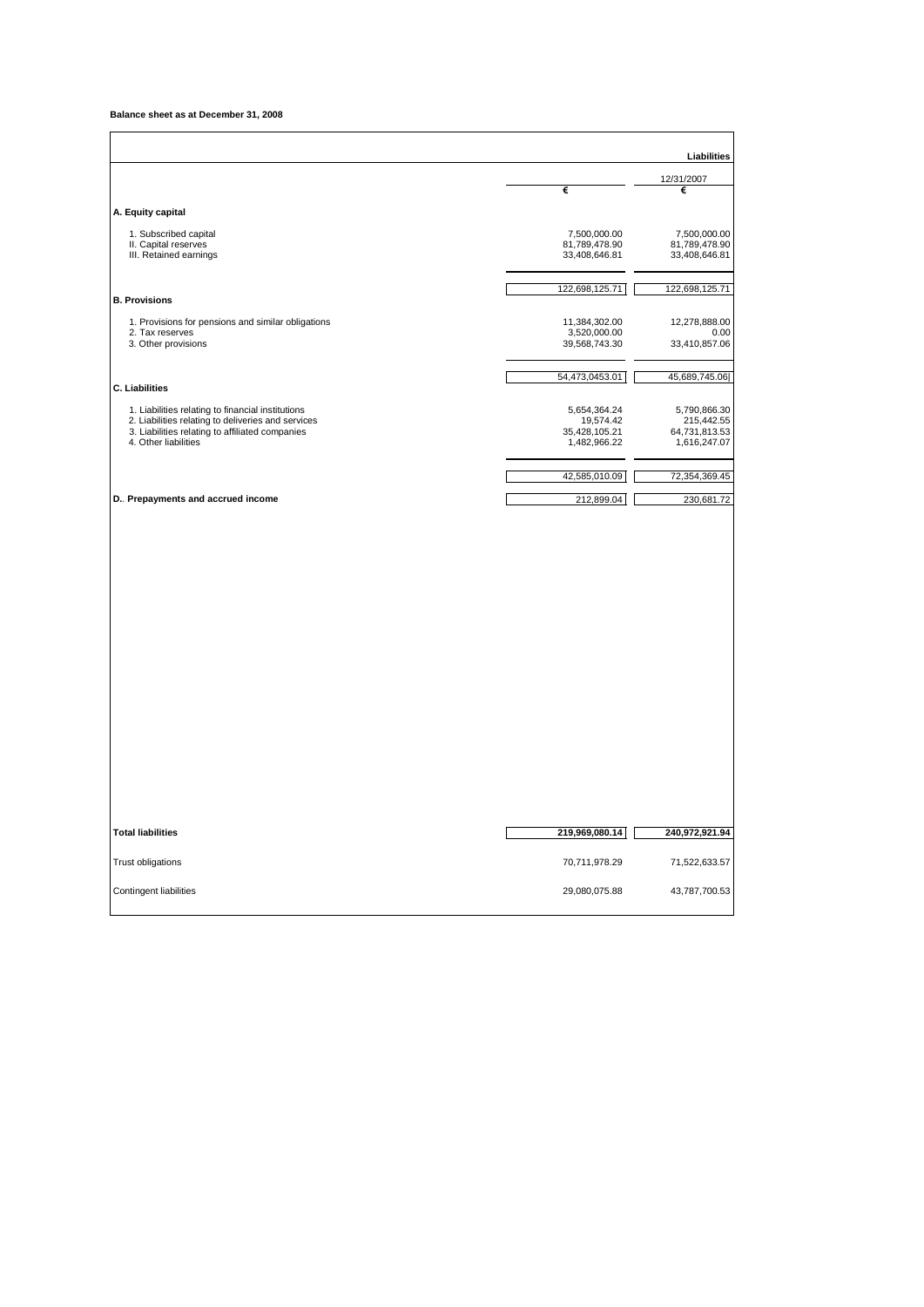### **RREEF Management GmbH, Eschborn, Germany**

#### **Income statement for the period January 1 to December 31, 2008**

|                                                                                                                                                            |              |                  | 2007             |
|------------------------------------------------------------------------------------------------------------------------------------------------------------|--------------|------------------|------------------|
|                                                                                                                                                            | €            | €                | €                |
| 1. Sales revenue                                                                                                                                           |              | 24, 181, 175. 17 | 29,769,714.50    |
| 2. Reduction of existing real estate including completed<br>construction work                                                                              |              | 0.00             | $-250,000.00$    |
| 3. Other operating income                                                                                                                                  |              | 7,881,544.88     | 10,513,986.80    |
| 4. Expenditure for purchased services                                                                                                                      |              | 1,622,793.48     | 2,033,693.57     |
| 5. Personnel costs<br>a) Wages and salaries<br>b) Social security contributions and expenditure for                                                        | 9,406,369.03 |                  | 10,379,789.97    |
| pension schemes and support<br>- of which the following corresponded to pension schemes<br>€1,368,719.18 (€819,963.91 in previous year)                    | 2,538,384.84 | 11,944,753.87    | 1,888,632.58     |
| 6. Depreciation:                                                                                                                                           |              |                  |                  |
| a) on intangible assets of fixed assets and tangible<br>assets                                                                                             | 642,453.99   |                  | 720,332.60       |
| b) on assets of current assets, provided that these<br>exceed the usual depreciation in the corporation                                                    | 0.00         | 642,453.99       | 1,379,492.40     |
| 7. Other operating expenditure                                                                                                                             |              | 22,650,213.95    | 27,879,612.32    |
| 8. Earnings from<br>a) Holdings<br>- of which the following corresponded to affiliated companies<br>€7,468,338.87 (€86,170.82 in previous year)            | 7,475,247.93 |                  | 11,705,136.41    |
| b) Profit-transfer agreements<br>- of which the following corresponded to affiliated companies<br>€6,166,849.35 (€30,154,630.58 in previous year)          | 6,166,849.35 | 13,642,097.28    | 30, 154, 630. 58 |
| 9. Revenue from other fixed-asset securities<br>- of which the following corresponded to affiliated companies<br>€0.00 (€0.00 in previous year)            |              | 710,542.84       | 905,885.23       |
| 10. Other interest and similar revenues<br>- of which the following corresponded to affiliated companies<br>€4,700,128.44 (€2,850,738.63 in previous year) |              | 4,998,775.86     | 5,286,715.02     |
| 11. Depreciation of financial assets                                                                                                                       |              | 1,647,427.60     | 2,871,795.77     |
| 12. Interest and similar expenditure<br>- of which the following corresponded to affiliated companies<br>€338,806.46 (€1,095,092.01 in previous year)      |              | 2,532,373.33     | 2,832,422.47     |
| 13. Expenditure from assumption of losses<br>- of which the following corresponded to affiliated companies<br>€3,109.95 (€2,541.44 in previous year)       |              | 3,109.95         | 2.541.44         |
| 14. Results of ordinary business activities                                                                                                                |              | 10,371,009.86    | 38,097,755.42    |
| 15. Taxes on income and profit                                                                                                                             |              | 4,080,180.50     | 2,419,045.12     |
| 16. Other taxes                                                                                                                                            |              | 1,250,758.04     | 1,808.55         |
| 17. Transferred profit based on profit-transfer agreements                                                                                                 |              | 5,040,071.32     | 35,676,901.75    |
| 18. Annual net income                                                                                                                                      |              | 0.00             | 0.00             |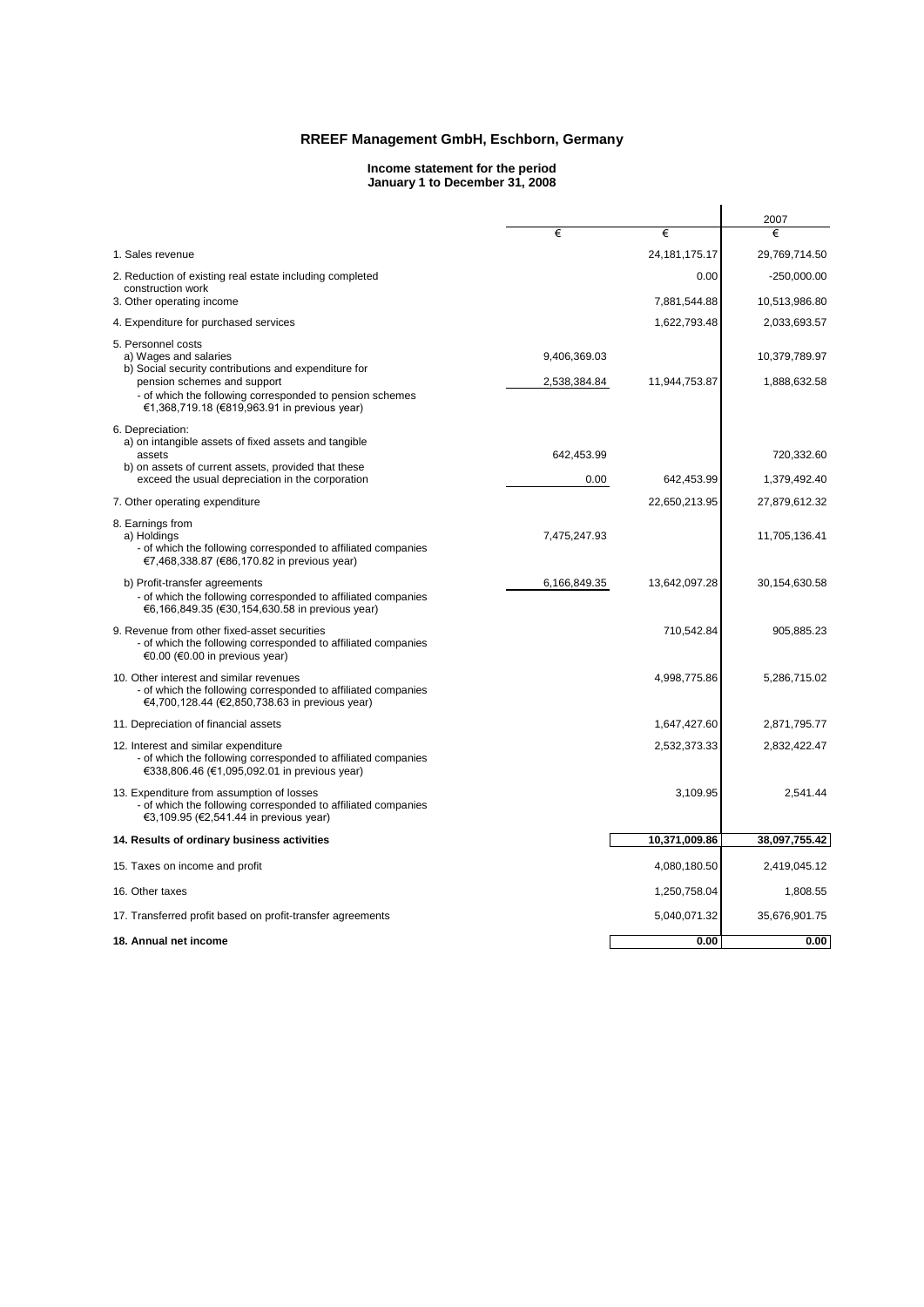# **RREEF Management GmbH, Eschborn, Germany**

### **Notes on the accounts for the 2008 business year**

# **I. General**

The year-end results of RREEF Management GmbH, Eschborn as at December 31, 2008 were prepared according to the rules of the HGB (Handelsgesetzbuch - German Commercial Code) and GmbH Act (German company law).

The income statement was prepared in accordance with the total expenditure procedure and on the basis of §158 (1) of German corporation law (AktG).

The company has listed all of the mandatory information on the individual balance sheet items together in the notes. By law, this information can be included either as a note to the accounts, in the items on the balance sheet, or in the notes.

The list of shareholdings is filed at the Frankfurt am Main district court in accordance with § 285 no. 11 and 11a under commercial registry no. B 26724 and is set out clearly in the notes.

As at the reporting date, RREEF Management GmbH meets the criteria of a medium-sized corporation, as per § 267 Par. 2 HGB.

In 2008, the assets and liabilities of Metropol 2 Prag KG, Eschborn, Germany accrued to RREEF Management GmbH.

#### **II. Balance sheet and valuation methods**

#### **General**

Loans with financial institutions that are also affiliated companies are shown under the item Receivables from affiliated companies. Liabilities with respect to financial institutions that are also affiliated companies are shown under the item Liabilities relating to affiliated companies.

Shares in companies, which are intended for sale and not viewed as a long-term investment for the company, are shown in the current assets under the item "Shareholding in project companies [Projektgesellschaften]", as per §265 (5) of the HGB [German Commercial Code].

In respect to § 265 (6) of the HGB, a change was made to the item description for § 266 (2) and § 275 (2) No. 5 and No. 9 of the HGB.

#### **Fixed assets**

Intangible assets and tangible assets are shown with the purchase costs minus the straight-line or declining-balance depreciation allowed under tax law based on the useful life of the assets.

Depreciable movable assets of the fixed assets with a purchase cost not exceeding €150.00 were recorded as expenditure in the year of acquisition (§ 6 (2) of the EstG (German Income Tax Act).

Depreciable movable assets of the fixed assets with a purchase cost between €150.00 and €1,000.00 were recorded as a compound item that will be released over a period of five years in order to reduce taxable earnings (§ 6 (2a) of the EStG). The retirement of assets will not cause a reduction in the compound item.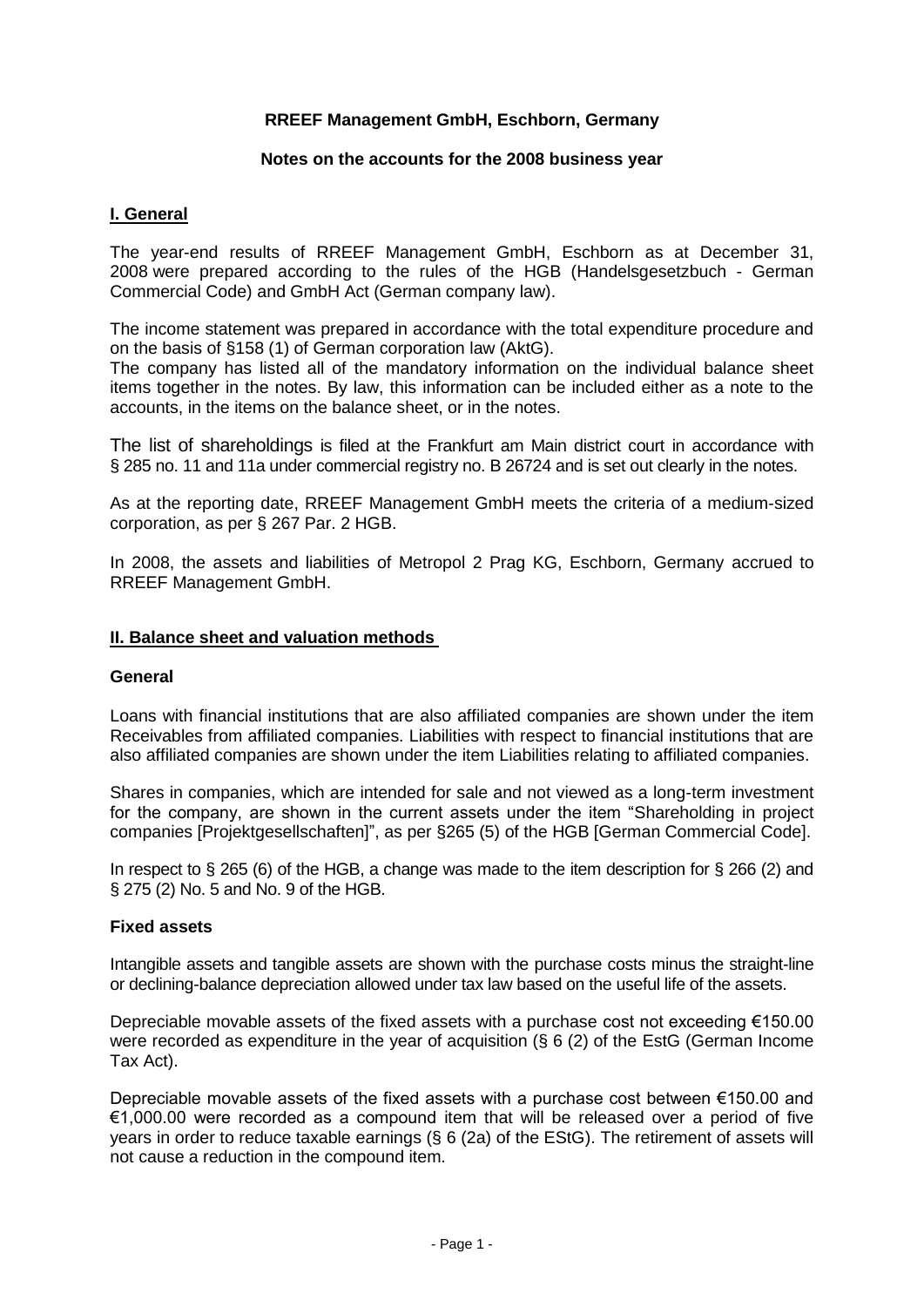In accordance with  $\S$  7 (3) of the EStG, a change from the declining-balance method of depreciation to the equal distribution of the remaining value over the remainder of its life is carried out in the year in which the change leads to a higher depreciation amount.

The financial assets were shown with the purchase costs, or in the case of anticipated long-term depreciation, with the lower fair value on the balance sheet date. **Appreciation in value happens** as per § 280 (1-1) of the HGB, if the reason for unplanned depreciation has been omitted.

# **Current assets**

Receivables and other assets were assessed based on their purchase costs or their lower fair value. Corporation tax credits, which result from the previous split-rate imputation system, are assessed based on their cash value. This is based on a discount rate of 4.06% p.a.

Currency receivables were valuated using the conversion rate on the posting date or, to comply with the lowest value principle, using the lower conversion rate on the balance sheet date.

The shares in project companies were valuated based on the purchase costs or the lower fair value (§ 253 (3) of the HGB).

# **Provisions and liabilities**

As per § 6a of the EstG, the provisions for pensions and similar obligations are recorded using their going-concern value on the basis of an interest rate of 6% in accordance with actuarial calculations. This is based on the 2005 mortality table produced by G. Heubeck-Richttafeln GmbH.

The tax reserves and other provisions are assessed in such a way that they take all recognizable risk into account. Long-term provisions with an interest component were discounted by 5%.

The liabilities are assessed based on the repayment amounts.

Currency liabilities were converted based on the current rate at the time the liability was incurred or based on the higher conversion rate on the balance sheet date.

#### **III. Notes to the balance sheet**

# **1. Fixed assets**

For the development of the fixed assets, refer to the separately described assets analysis (gross assets table) (attachment A to the notes on the accounts).

Due to reductions in value, unplanned depreciation in the amount of  $T€1,647$  (T€2,872 in previous year) was required for the financial assets.

Revaluations on financial assets were carried out in the amount of T€301 (T€3,837 in previous year).

The fixed asset securities contain fund shares only, and must be used exclusively for the fulfillment of pension obligations for employees and pensioners of RREEF Management GmbH in Germany.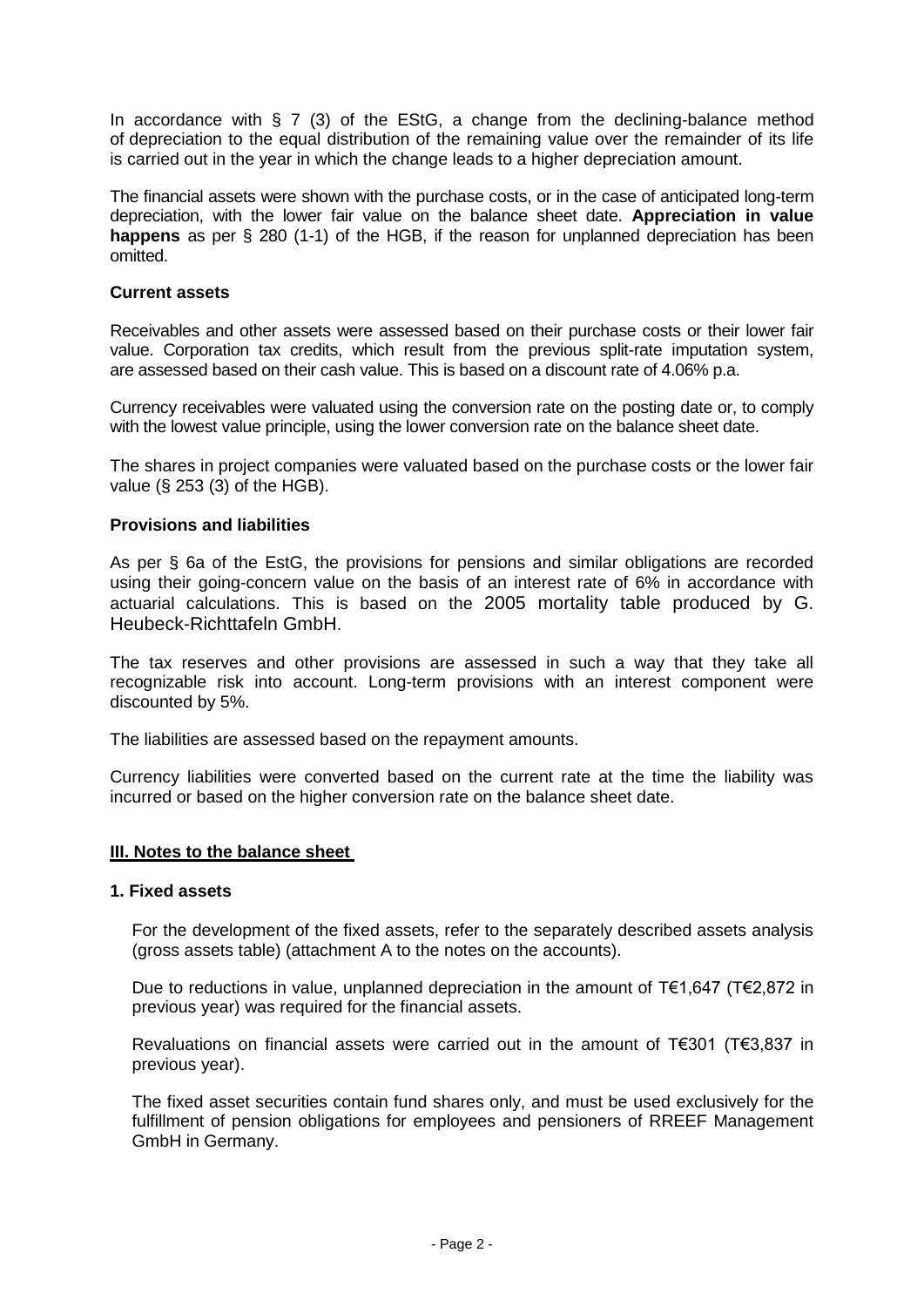# **2. Receivables and other assets**

Receivables from affiliated companies are set out as follows:

|                                               |                         | Of which                  |                                       |                         |  |
|-----------------------------------------------|-------------------------|---------------------------|---------------------------------------|-------------------------|--|
|                                               | Total                   | RT of more than<br>1 year | From other<br>affiliated<br>companies | From<br>shareholders    |  |
|                                               |                         |                           |                                       |                         |  |
| (Figures for previous year in brackets)       | $\epsilon$ in thousands | $\epsilon$ in thousands   | $\epsilon$ in thousands               | $\epsilon$ in thousands |  |
| Grant of loans                                | 18,371<br>(17, 916)     | 5,638<br>(5,638)          | 18,371<br>(17, 916)                   | (0)                     |  |
| Cash and cash equivalents                     | 90,078<br>(77, 852)     | 0<br>(0)                  | 33,900<br>(18, 170)                   | 56,178<br>(59, 682)     |  |
| Other receivables from financial institutions | 300<br>(143)            | 0<br>(0)                  | (9)                                   | 296<br>(135)            |  |
| Receivables from profit-transfer agreements   | 6,167<br>(30, 155)      | 0<br>(0)                  | 6,167<br>(30, 155)                    | 0<br>(0)                |  |
| Receivables from integrated tax entity        | 10,780<br>(3, 179)      | 0<br>(0)                  | 9,036<br>(2, 955)                     | 1,744<br>(224)          |  |
| Receivables from deliveries and services      | 63                      | 0                         | 28                                    | 35                      |  |
|                                               | (2,648)                 | (0)                       | (2,507)                               | (141)                   |  |
| Other receivables                             | 1,555<br>(0)            | O<br>(0)                  | 1,555<br>(0)                          | 0                       |  |
|                                               | 127,314                 | 5,638                     | 69,061                                | 58,253                  |  |
|                                               | (131, 893)              | (5,638)                   | (71, 712)                             | (60, 181)               |  |

The shares in project companies include real estate and management companies with a book value of T€10,562 (T€10,343 in previous year) that are held for sale.

A revaluation in the amount of T€220 was carried out during the financial year for those shares in associated companies in the amount of T€10,226 (T€10,006 in previous year).

The Other assets item (T€6,282, T€6,535 in previous year) mainly includes receivables from tax refund claims in the amount of T€6,150 (T€6,336 in previous year).

# **4. Equity capital**

RREEF Management GmbH is a wholly owned subsidiary of Deutsche Bank AG, Frankfurt am Main. The share capital is fully paid up.

The capital reserves are maintained in accordance with § 272 (2) No. 4 of the HGB.

As at December 19, 2001, a profit and loss transfer agreement was concluded between RREEF Management GmbH and Deutsche Bank AG, Frankfurt am Main. The profit and loss transfer agreement came into effect from a taxation perspective on January 1, 2001 (corporation tax and trade tax integrated company). On the basis of this agreement,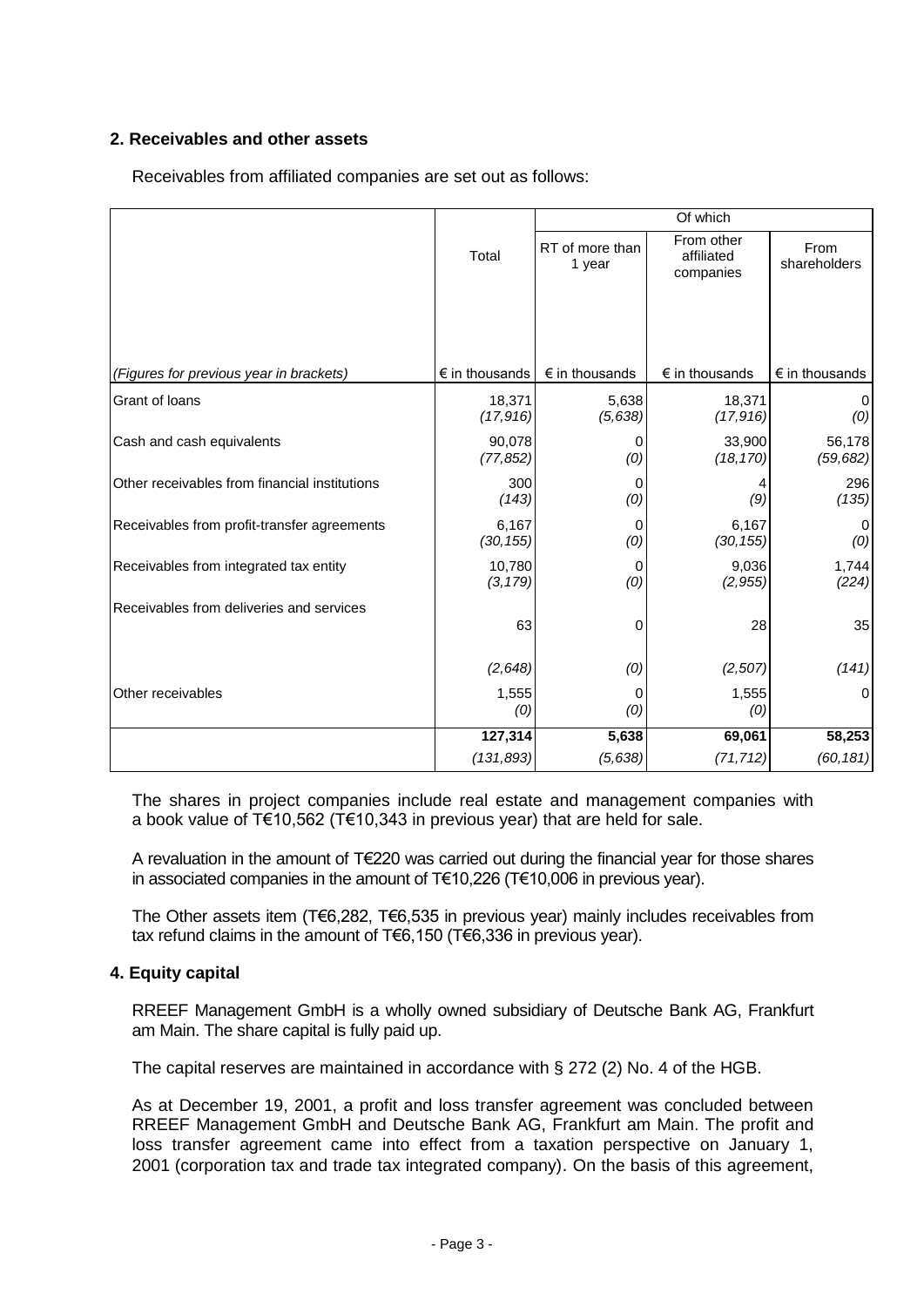RREEF Management GmbH shows expenditure from the profit and transfer agreement in the amount of T€5,040 (T€35,677 in previous year).

Further profit and loss transfer agreements exist between RREEF Management GmbH and the subsidiaries listed below:

- Since January 1, 2002: DI Deutsche Immobilien Treuhandgesellschaft mbH, Eschborn the limited company Deutsche Grundbesitz-Anlagegesellschaft, Eschborn RREEF Investment GmbH, Eschborn
- Since January 1, 2003: DEGRU Zweite Beteiligungsgesellschaft mbH, Eschborn,
- Since January 1, 2006: RREEF Spezial Invest GmbH, Eschborn.

### **5. Provisions for pensions and similar obligations**

Provisions for pensions and similar obligations are based on actuarial calculations for the 2008 business year in the amount of T€11,384 (T€12,279 in previous year).

Due to employee changes within the DB group, earnings-neutral transfers of pension obligations were carried out in the amount of T€1,065.

#### **6. Tax reserves**

The tax reserves in the amount of T€3,520 refer to the expected payments resulting from an tax audit that remains to be completed for trade tax (T€426), corporation tax (T€2,894), and solidarity tax (T€200).

### **7. Other provisions**

Other provisions include obligations with respect to employment in the amount of  $T \in 4,001$ (T€5,057 for previous year) and obligations relating to auditing and consulting services T€344 (T€645 for previous year). Obligations from current projects amount to T€32,093 (T€26,205 for previous year).

The obligations from current projects include obligations from two delivery rights in the total amount of T€22,784 (T€14,411 for previous year). A delivery right relates to an invested, closed-end real estate fund (date of delivery: December 31, 2019, valuation at repurchase price in the amount of 112% of the equity capital paid in: €21.8 million). The other obligation results from the delivery right guaranteed by RREEF Management GmbH under the terms of the contract for 679,079 registered stocks of a real estate company. As at December 31, 2009, the shareholders were granted the right to return registered stocks for a guaranteed minimum interest rate (4.5% p.a.).

There are also other obligations in the amount of  $T \in 3,131$  (T $\in 1.503$  in previous year). These include obligations from accruals in the amount of T€170 (T€246 in previous year), arising from obligations relating to Taunus Tower in the amount of T€645 (T€643 in previous year) as well as expected interest on back taxes as a result of audits yet to be completed, which amounted to T€1,788 (T€0 in previous year).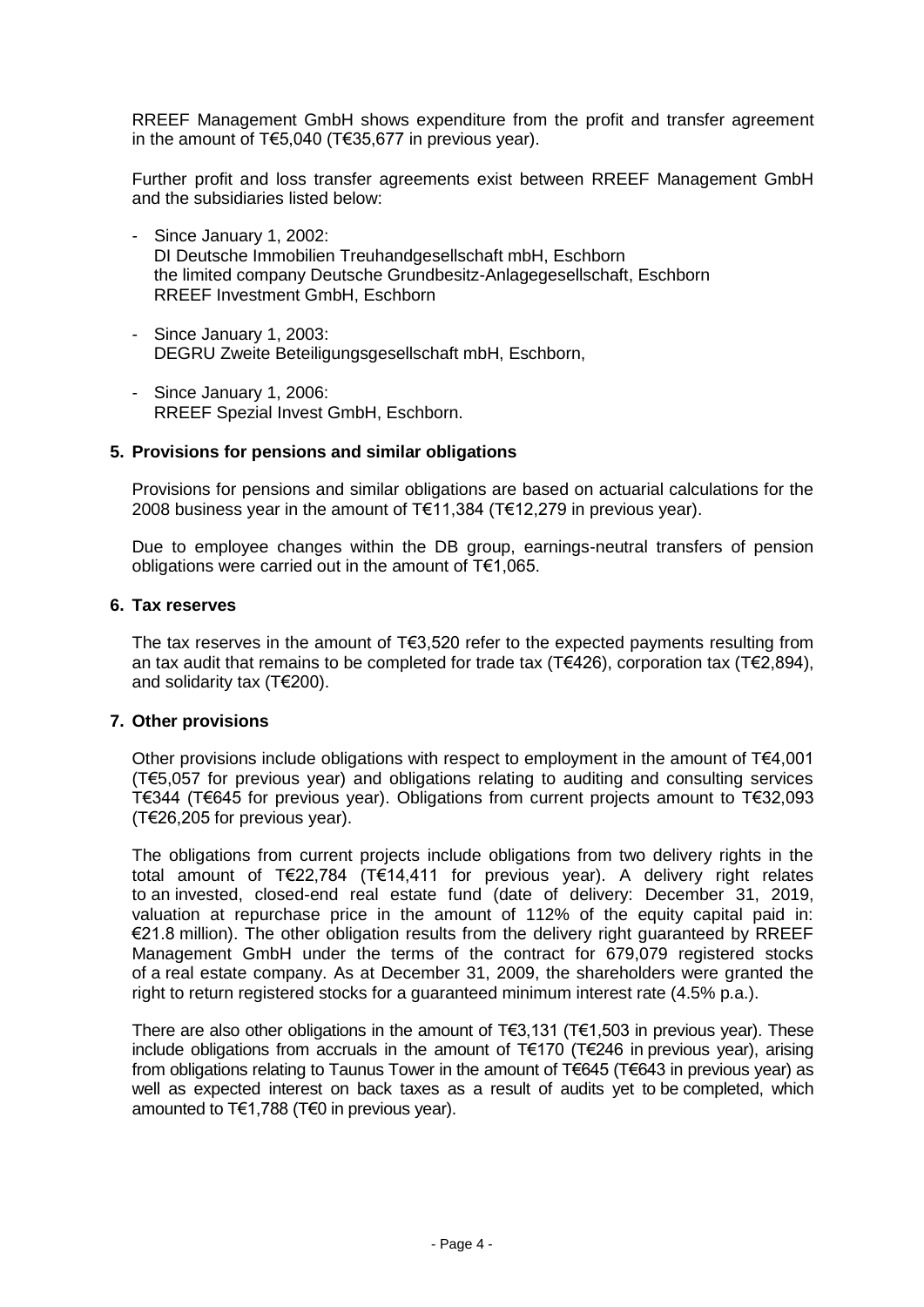# **8. Liabilities relating to financial institutions**

Liabilities to financial institutions amount to T€5,654 (T€5,791), of which T€0 corresponds to a residual term of more than five years (T€0 in previous year). The liabilities are secured in the amount of T€5,654 (T€5,791 in previous year) through rights of lien to the shares of limited partners.

# **9. Liabilities relating to deliveries and services**

All liabilities relating to deliveries and services are for a residual term of up to one year (T€20; T€215 in previous year).

There is no security provided.

# **10. Liabilities relating to affiliated companies**

|                                            |                         | Of which                           |                                              |                             |  |
|--------------------------------------------|-------------------------|------------------------------------|----------------------------------------------|-----------------------------|--|
|                                            | Total                   | With an RT<br>of up to one<br>year | Relating to other<br>affiliated<br>companies | Relating<br>to shareholders |  |
| (Figures for previous year in brackets)    | $\epsilon$ in thousands | $\epsilon$ in thousands            | $\epsilon$ in thousands                      | $\epsilon$ in thousands     |  |
| § 4 Loan drawdowns                         | 6,246<br>(8, 714)       | 6,246<br>(8, 714)                  | 6,246<br>(8, 714)                            | 0<br>(0)                    |  |
| Liabilities from integrated tax entity     | 21,436<br>(15,472)      | 21,436<br>(15, 472)                | 13<br>(806)                                  | 21,423<br>(14, 666)         |  |
| Liabilities from profit-transfer agreement | 5,043<br>(35, 680)      | 5,043<br>(35,680)                  | (3)                                          | 5,040<br>(35, 677)          |  |
| Other liabilities                          | 2,703<br>(4,866)        | 2,703<br>(4,866)                   | 1,602<br>(2,269)                             | 1,101<br>(2, 597)           |  |
|                                            | 35,428                  | 35,428                             | 7,864                                        | 27,564                      |  |
|                                            | (64, 732)               | (64, 732)                          | (11, 792)                                    | (52, 940)                   |  |

The liabilities relating to affiliated companies include liabilities to financial institutions in the amount of T€27,565 (T€53,109 in previous year).

There are no liabilities with a residual term of more than five years.

There is no security provided.

# **11. Other liabilities**

Other liabilities amounting to T€185 mainly relate to payable wage taxes and church taxes and to social security liabilities (T€1,122).

All other liabilities have a residual term of up to a year. There is no security provided.

#### **12. Trust assets/Trust liabilities**

The trust assets are offset by trust asset obligations in the same amount on the liabilities side. The shares held by RREEF Management GmbH as a trustee limited partner are mainly held in two investment companies.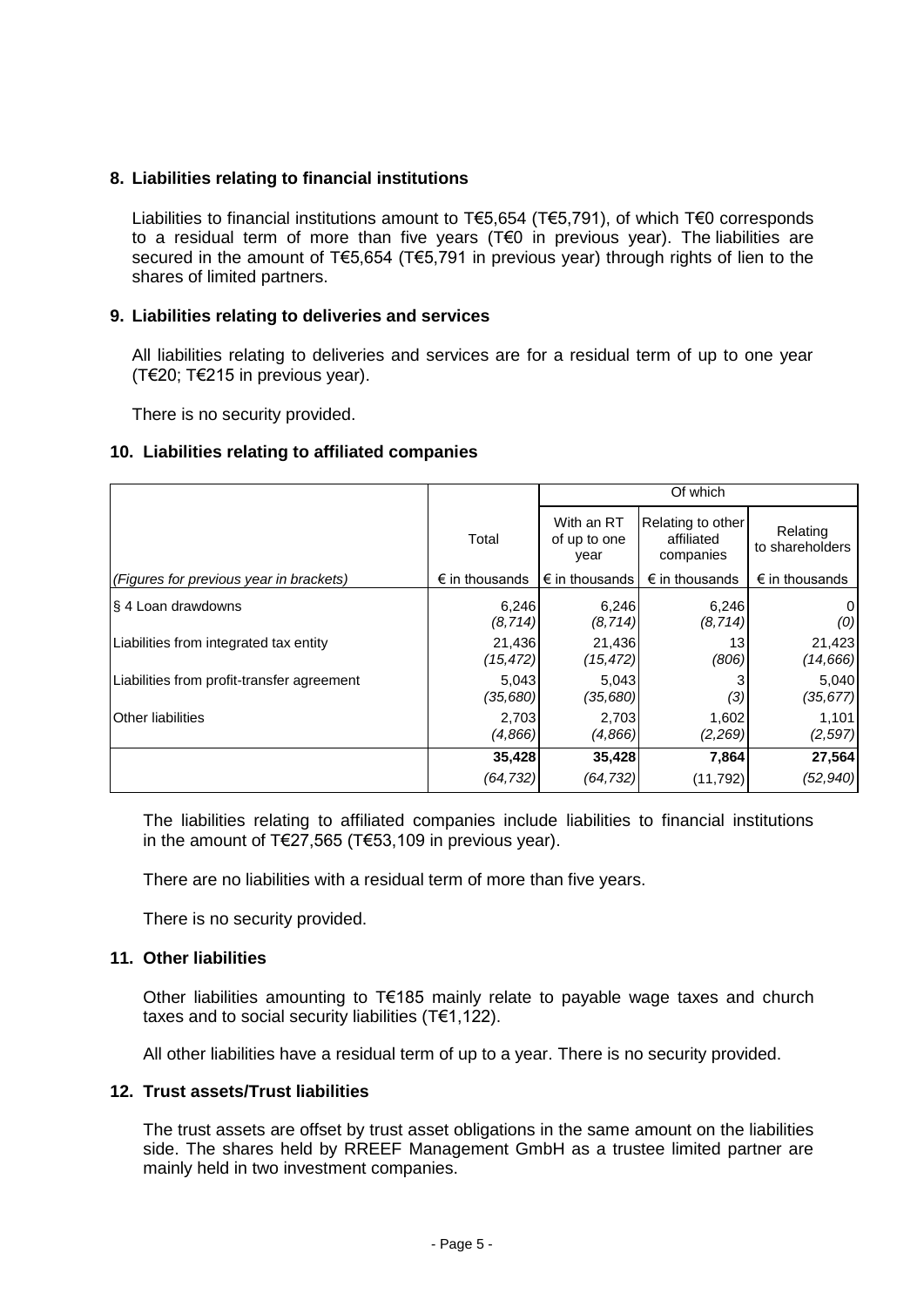# **13. Contingent liabilities and information on derivative financial instruments**

Contingent liabilities include liabilities from guarantees in the amount of T€29,080 (T€36,645 in previous year); of which T€0 relate to associated companies (T€0 in previous year). The share certificate pledges shown in the previous year in the amount of T€7,142, of which T€7,142 relate to affiliated companies, no longer exist.

When placing closed-end real estate funds and real estate share companies, RREEF Management GmbH issued delivery rights to investors. In addition to the delivery right for the shares in a real estate fund which is taken into account in the provisions (submission of an irrevocable purchase offer for the acquisition of holdings in 2019 in the amount of 112% of the paid investment amount of  $E$ 21.8 million), there is another delivery right for 679,079 registered stocks as of December 31, 2008 (date of delivery: December 31, 2009; Valuation is based on the original purchase price minus deductible dividends paid up to now. The valuation is carried out on a monthly basis using the Black-Scholes model. At the current time, no additional drawdown risks can be identified using the risk provision already established for the closed-end real estate fund.

Moreover, in relation to the investment of a closed-end real estate fund in respect to the shareholders, RREEF Management GmbH has committed, in the case of a company drawdown from which collateral is provided for founding shareholders for financing purposes, to enable the company to discharge the claim of the mortgagee at any stage.

#### **14. Letters of comfort**

For DI Deutsche Immobilien Baugesellschaft GmbH, Eschborn, RREEF Management GmbH shall ensure, except in the event of a political risk, that it can fulfill its contractual obligations. The company specified above is an affiliated company. The letter of comfort for DI Deutsche Immobilien Treuhandgesellschaft mbH, Eschborn, was returned during the course of the fiscal year.

Furthermore, in the context of lending and projects, RREEF Management GmbH provided Deutsche Bank AG, Frankfurt with letters of comfort for a specific company.

#### **15. Other financial obligations and information on derivative financial instruments**

There are no obligations from rental and leasing agreements with a term exceeding one year (T€4,214 in previous year).

Within the framework of a project in Berlin, RREEF Management GmbH submitted a rental guarantee which only takes effect upon completion of a ten-year tenancy agreement, i.e. on July 31, 2008.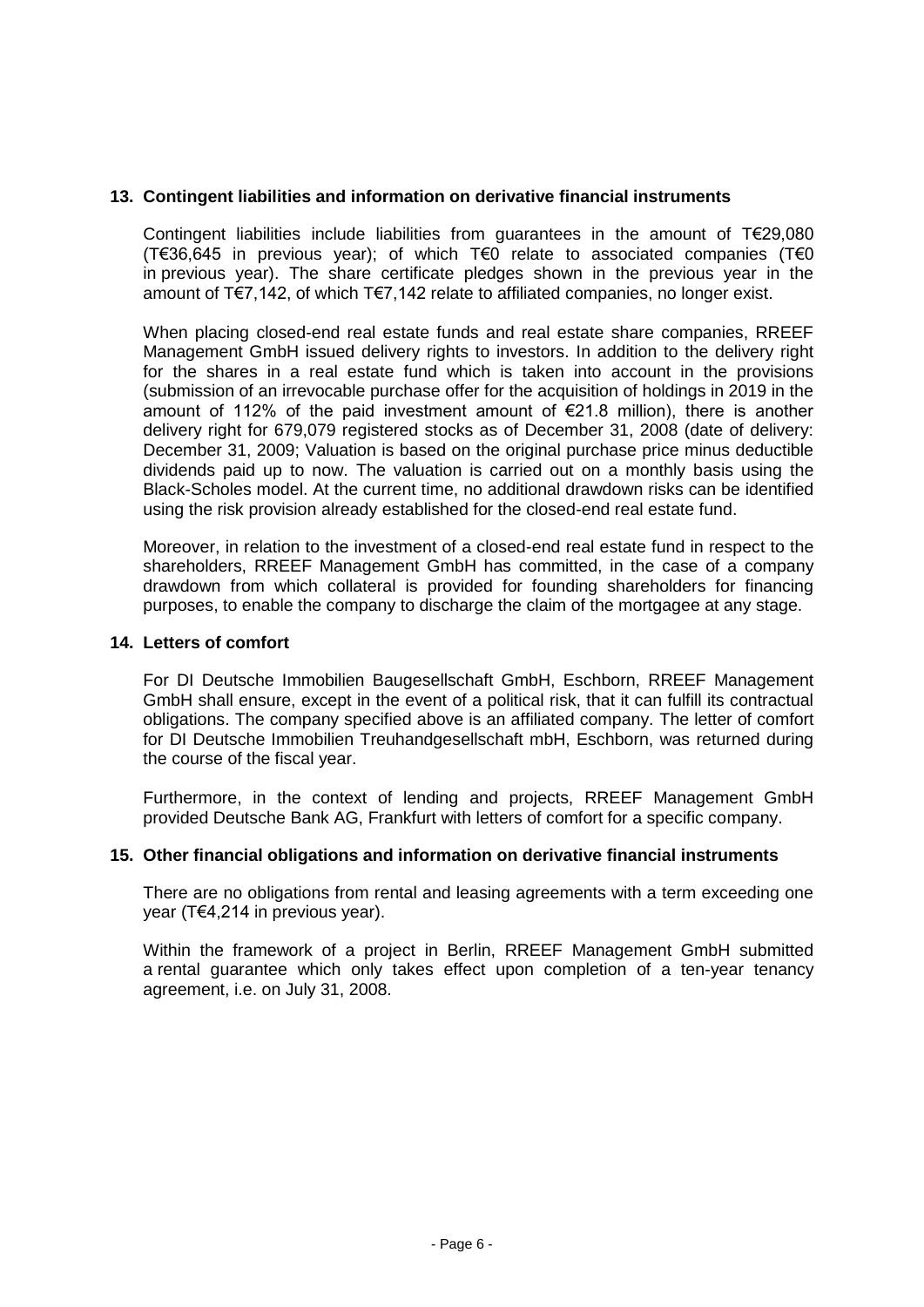# **IV. Notes on the income statement**

# **1. Sales revenue**

The sales revenue figure of T€24,181 (T€29, 770 in previous year) generated mainly in the domestic market relates predominantly to earnings from agency agreements (general services, fund and property management) in the amount of T€23,163 (T€27,394 in previous year) as well as other services in the amount of T€1,018 (T€2,376 in previous year).

The sales revenues include out-of-period earnings in the amount of T€528 (T€1,043 in previous year), which predominantly relate to earnings from agency business.

### **2. Other operating income**

This mainly includes income from the release of provisions (T€3,382, T€1,695 in previous year), from remuneration for business management activities (T€980, T€1,024 in previous year), from sub-letting (T€1,743, T€2,692 in previous year) as well as income from the revaluation of shares in affiliated companies in the amount of T€520 (T€3,837) as well as changes to the value adjustment of loans granted in the amount of T€525 (T€0 in previous year).

Other operating income includes out-of-period income in the amount of T€411 (T€312).

### **3. Expenditure for purchased services**

Expenditure for purchased services in the amount of  $T \in 1,623$  (T $\in 2,034$  in previous year) mainly includes agency fees of T€1,618 (T€1,955 in previous year).

The agency fees include reimbursements to RREEF Investment GmbH, which relate to commercial and technical property management for property companies.

The expenditure for purchased services does not include any out-of-period expenditure.

#### **4. Other operating expenditure**

Other operating expenditure in the amount of T€22,650 (T€27,880 in previous year) includes expenditure from ongoing projects of T€9,470 (T€8,549 in previous year), legal and consulting fees of T€1,649 (T€1,505), advertising and travel expenses of T€647 (T€950 in previous year), building and real estate expenditure of T€4,236 (T€4,470 in previous year), fixture and fittings costs of T€537 (T€417), expenditure from agency business of T€865 (T€4,033 in previous year), internal company services of T€2,570 (T€5,581 in previous year) as well as losses from accruals in the amount of T€16 (T€34 in previous year).

Other operating expenditure includes out-of-period expenditure in the amount of T€788 (T€362 in previous year).

#### **5. Income from holdings and profit-transfer agreements**

Income from holdings in the amount of T€7,475 (T€11,705 in previous year) includes a dividend payment during the year under report relating to a holding of T€2,554 in the investment company JG Japan Grundbesitzverwaltungsgesellschaft mbH, Eschborn, and a holding of T€4,500 in the investment company DEGRU Erste Beteiligungsgesellschaft mbH, Eschborn.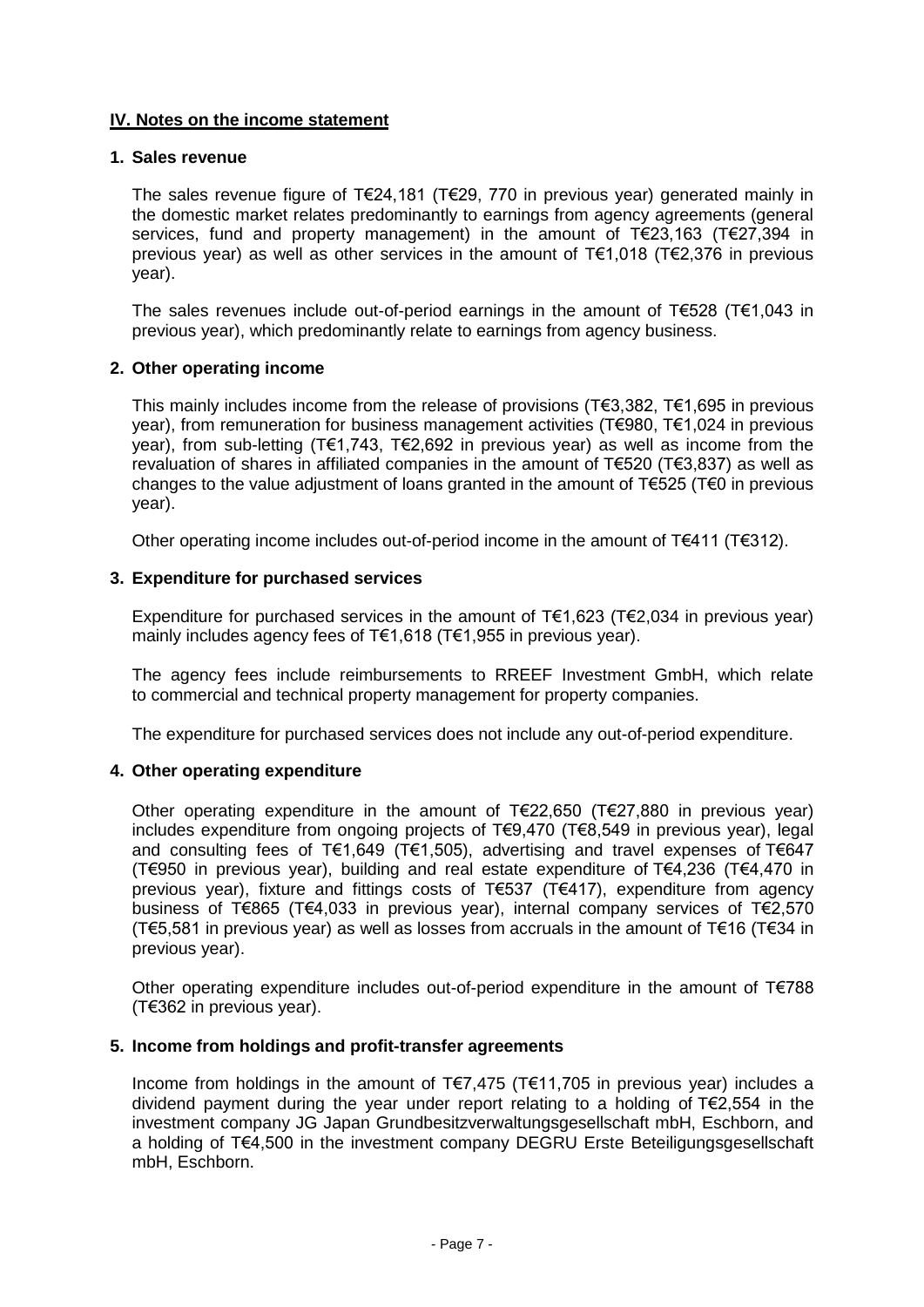A profit-transfer agreement exists between RREEF Management GmbH and Deutsche Immobilien Treuhandgesellschaft mbH, RREEF Investment GmbH, Deutsche Grundbesitz-Anlagegesellschaft GmbH, Eschborn, and as of January 1, 2006, RREEF Spezial Invest GmbH. Consequently, RREEF Management GmbH, Eschborn returned an overall result in the amount of T€6,167 (T€30,155 in previous year).

# **6. Depreciation of financial assets**

Depreciation of financial assets in the amount of T $\epsilon$ 1,647 (T $\epsilon$ 2,872 in previous year) was required for DI Deutsche Immobilien Baugesellschaft mbH (T€810), for the real estate funds Vierte bis Sechste DB Immobilienfonds Beta Dr. Rühl KG, Eschborn (T€592), and for the valuation of fund shares in order to fulfill the pension obligations towards employees and pensioners (T€245).

# **7. Expenditure from assumption of losses**

A profit-transfer agreement exists between RREEF Management GmbH and the investment company DEGRU Zweite Beteiligungsgesellschaft mbH, Eschborn. Consequently, a loss in the amount of T€3 (T€3 in previous year) was assumed by RREEF Management GmbH, Eschborn.

# **8. Taxes on income and profit**

Taxes from income and profit (T€4,080; T€2,419 in previous year) refer to the expected full payment of back-taxes resulting from the tax audit yet to be completed for the 2000 to 2004 business years.

# **V. Other information**

# **Corporate bodies of RREEF Management GmbH**

# **Board of management:**

Holger Naumann

Dr. Hermann Wüstefeld

Thomas Schneider

Stephen Shaw

# **Remuneration of the board of management**

The total remuneration granted to the board of management for activities performed during the business year amount to T€460 (T€1,586 in previous year).

Pension payments to former members of the board of management amount to T $\epsilon$ 76 (T $\epsilon$ 74 in previous year). In total, T€4,575 (T€4,405 in previous year) has been set aside for the pension obligations of former members of the board of management and their survivors.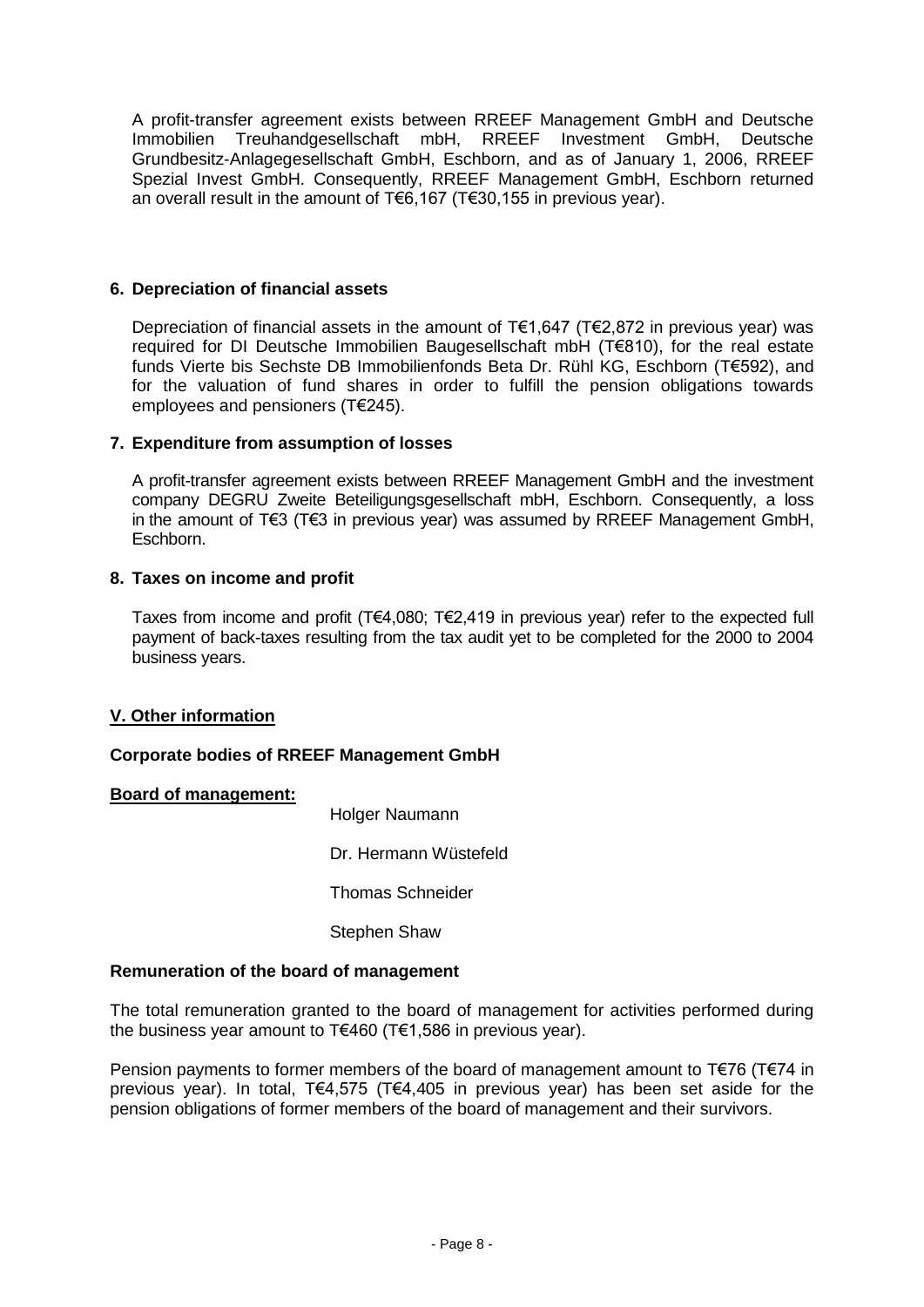# **Employees**

The average number of active employees during the business year amounted to 112 (102 in previous year). This figure breaks down as follows:

55 female employees 57 male employees

# **Parent company**

Deutsche Bank AG, Frankfurt am Main, is the sole shareholder of RREEF Management GmbH, Eschborn. In accordance with § 340i of the HGB and in combination with the regulations set out in Article 57 clause 1 No. 2 of the EGHGB (German commercial code introductory law) and Article 4 of Directive (EG) No. 1606/2002 of the European Parliament and the Council dated July 19, 2002 in relation to the use of international accounting standards (ABI. EC No. Line 243 Page 1), it has prepared a consolidated financial statement in accordance with International Financial Reporting Standards (IFRS), in which our company is involved in an exonerating capacity. The consolidated financial statement will be published in the electronic Bundesanzeiger (Federal Gazette).

Eschborn, February 24, 2009

Board of management

Holger Naumann **Dr. Hermann Wüstefeld** 

Thomas Schneider Stephen Shaw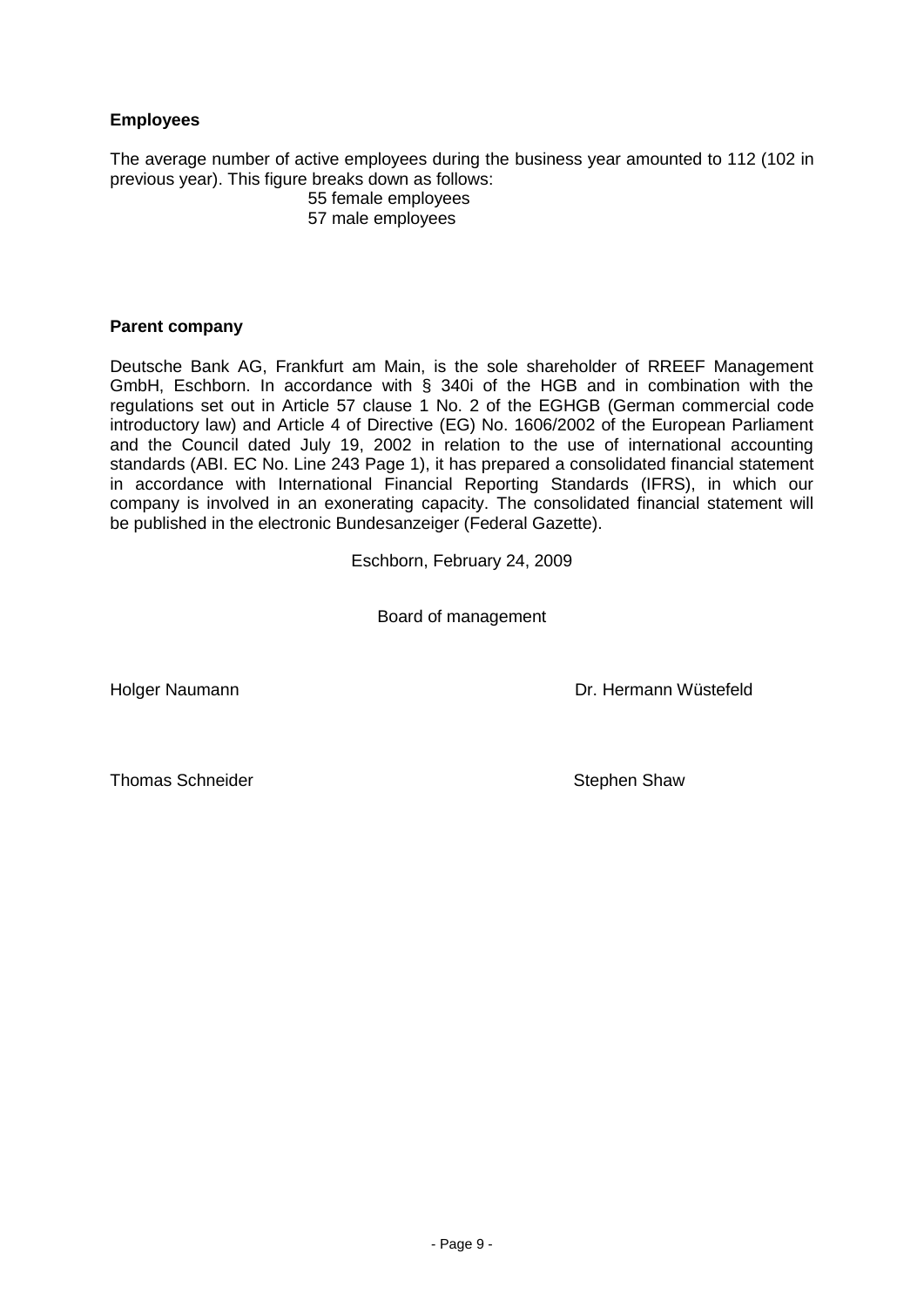# **Development of the fixed assets of RREEF Management GmbH, Eschborn**

| Purchase or production costs |                  |               |                |  |
|------------------------------|------------------|---------------|----------------|--|
| Brought forward              |                  |               | As at:         |  |
| 1/1/2008                     | <b>Additions</b> | Disposals     | 12/31/2008     |  |
| €                            | €                | €             | €              |  |
|                              |                  |               |                |  |
| 1,766,927.87                 | 0.00             | 0.00          | 1,766,927.87   |  |
| 1,766,927.87                 | 0.00             | 0.00          | 1,766,927.87   |  |
|                              |                  |               |                |  |
| 4,822,531.65                 | 14,028.77        | 7,875.44      | 4,828,684.98   |  |
| 5,550,196.47                 | 9,235.71         | 79,511.67     | 5,479,920.51   |  |
| 10,372,728.12                | 23,264.48        | 87,387.11     | 10,308,605.49  |  |
|                              |                  |               |                |  |
| 165,573,590.36               | 500,000.00       | 9,503,333.66  | 156,570,256.70 |  |
| 220,139.85                   | 2.00             | 2.00          | 220,139.85     |  |
| 16,721,318.82                | 802,103.07       | 1,282,468.88  | 16,240,953.01  |  |
| 182,515,049.03               | 1,302,105.07     | 10,785,804.54 | 173,031,349,56 |  |
|                              |                  |               | 185,106,882.92 |  |
|                              | 194,654,705.02   | 1,325,369.55  | 10,873,191.65  |  |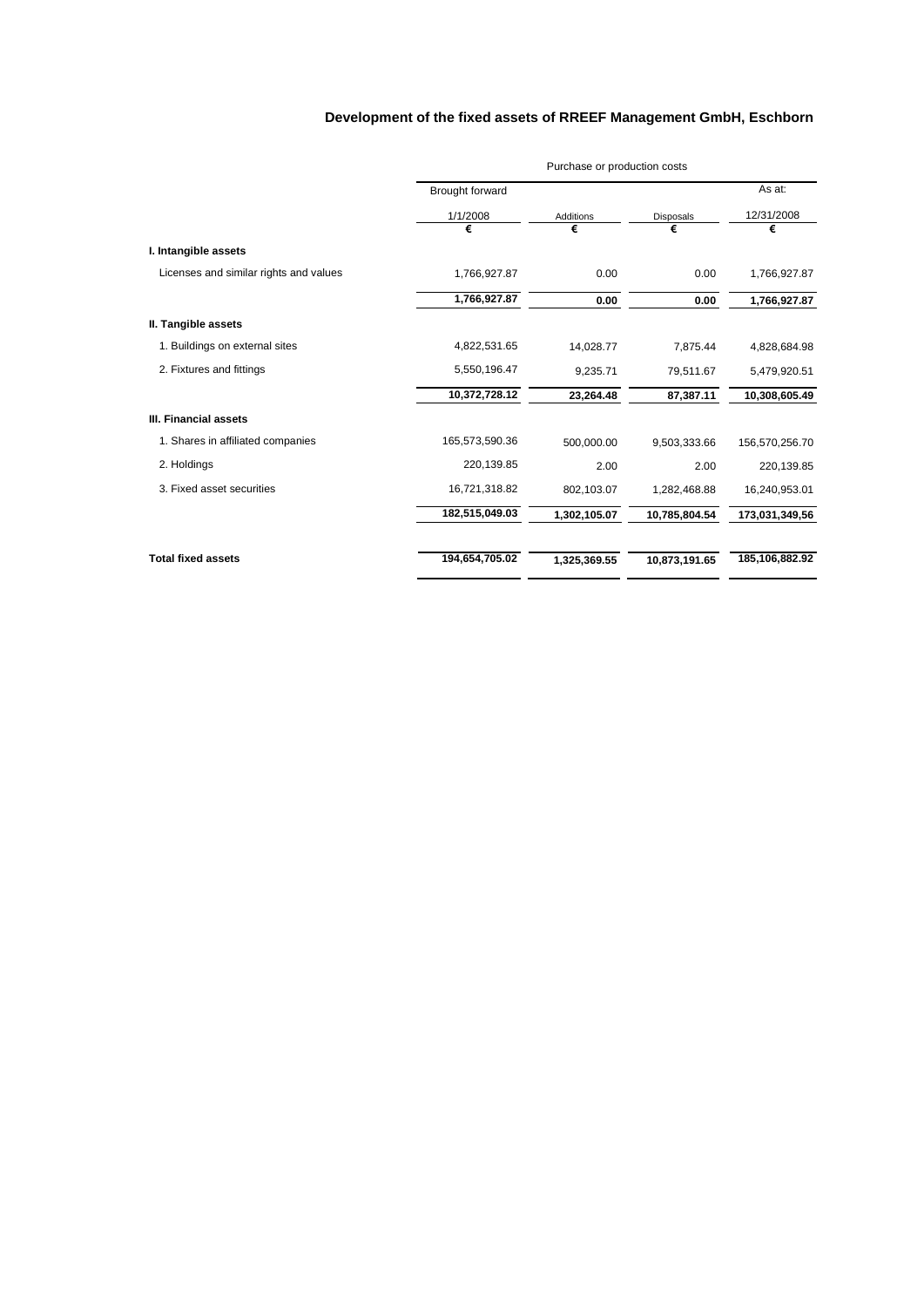#### **As at December 31, 2008**

|                                    |                                  | Book value<br>Depreciation:      |                  |                      |               |               |
|------------------------------------|----------------------------------|----------------------------------|------------------|----------------------|---------------|---------------|
| <b>Brought forward</b><br>1/1/2008 | Depreciation in<br>business year | Revaluations in<br>business year | <b>Disposals</b> | As at:<br>12/31/2008 | 12/31/2008    | 12/31/2007    |
| €                                  | €                                | €                                | €                | €                    | €             | €             |
| 1,766,769.81                       | 158.06                           | 0.00                             | 0.00             | 1,766,927.87         | 0.00          | 158.06        |
| 1,766,769.81                       | 158.06                           | 0.00                             | 0.00             | 1,76,611.75          | 0.00          | 158.06        |
| 4.306.882.43                       | 510.226.51                       | 0.00                             | 7.654.21         | 4,809,454.73         | 19.230.25     | 515.649.22    |
| 5,056,951.88                       | 132,069.42                       | 0.00                             | 78,363.87        | 5,110,657.43         | 369,263.08    | 493,244.59    |
|                                    |                                  |                                  |                  |                      |               |               |
| 9,363,834.31                       | 642,295.93                       | 0.00                             | 86,018.08        | 9,920,112.16         | 388,493.33    | 1,008,893.81  |
| 95,669,357.89                      | 1,402,250.55                     | 301,015.49                       | 271,992.46       | 96,498,600.49        | 60,071,656.21 | 69,904,232.47 |
|                                    |                                  |                                  |                  |                      |               |               |
| 86.827.11                          | 0.00                             | 0.00                             | 0.00             | 86.827.11            | 133.312.74    | 133,312.74    |
| 1,206,025.54                       | 245,177.05                       | 0.00                             | 88,205.08        | 1,362,997.51         | 14,877,955.50 | 15,515,293.28 |
| 96,962,210.54                      | 1,647,427.60                     | 301,015.49                       | 360,197.54       | 97,948,425.11        | 75,082,924.45 | 85,552,838.49 |
| 108,092,814.66                     | 2,289,881.59                     | 301,015.49                       | 446,215.62       | 109,635,465.14       | 75,471,417.78 | 86,561,890.36 |
|                                    |                                  |                                  |                  |                      |               |               |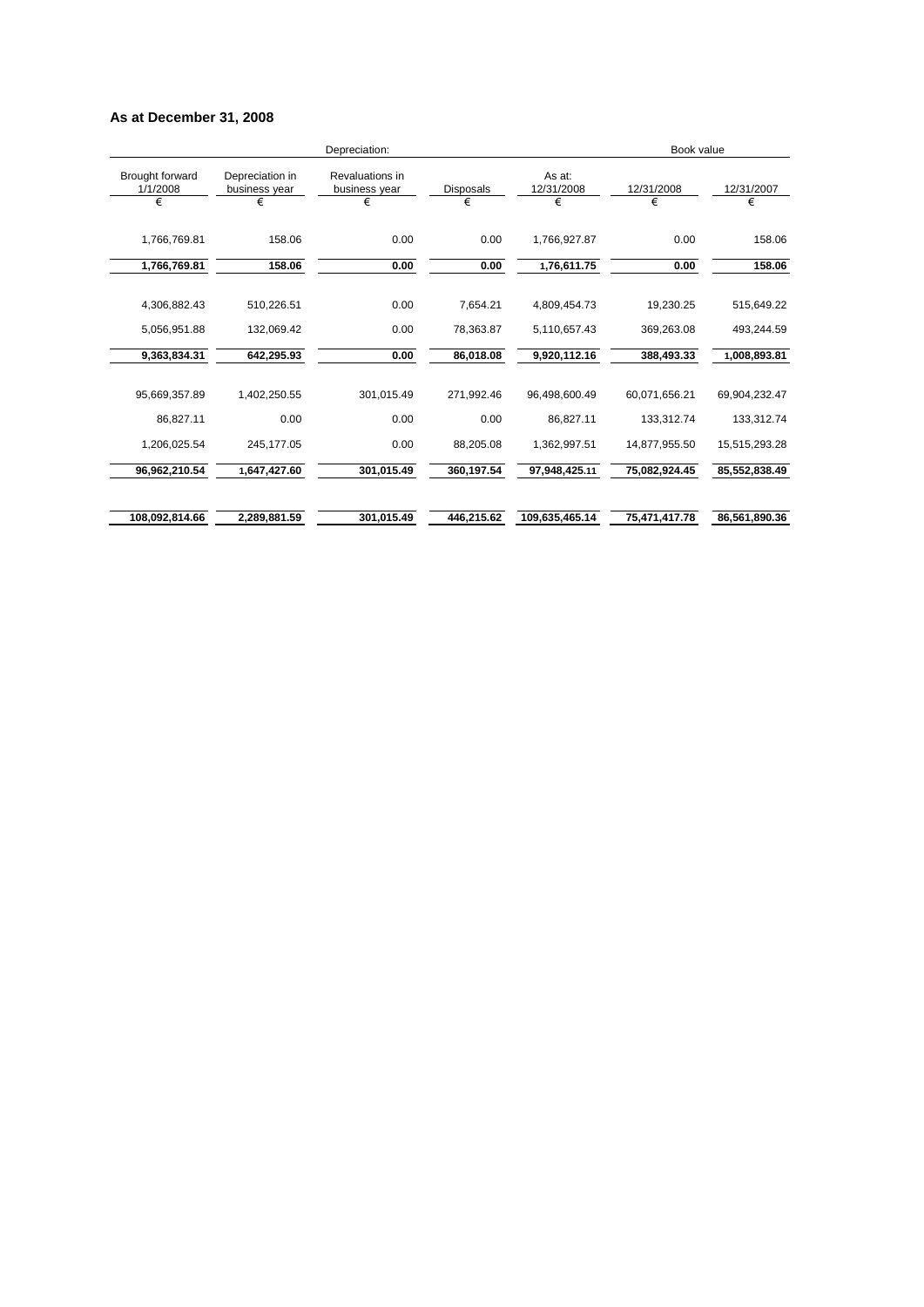#### **Shareholdings of RREEF Management GmbH As at December 31, 2008 in accordance with § 285 No. 11 of the HGB**

|    |                                                                                                   |                      |                          |            | Equity                     | Year-end     |
|----|---------------------------------------------------------------------------------------------------|----------------------|--------------------------|------------|----------------------------|--------------|
|    |                                                                                                   | Total indirect share |                          | capital in | results in                 |              |
|    |                                                                                                   | of capital in %      |                          |            | thousands                  | thousands    |
|    | 1. Affiliated companies                                                                           |                      |                          |            |                            |              |
| 1. | 5000 Yonge Street Toronto Inc., Toronto, Canada                                                   | 100.00               | 100.00                   | CAD        | $\mathbf 0$                | 0            |
| 2. | AV America Grundbesitzverwaltungsgesellschaft mbH, Frankfurt, Germany                             | 75.00                | $\blacksquare$           | <b>EUR</b> | 82                         | $0$ **       |
| 3  | DB Immobilienfonds Noba Dr. Juncker KG, Eschborn, Germany                                         | 100.00               | 100.00                   | <b>EUR</b> | 344                        | 135 *        |
| 4. | DB Immobilienfonds Rho Dr. Juncker KG, Eschborn, Germany                                          | 100.00               | $\sim$                   | <b>EUR</b> | 1,360                      | $51 *$       |
| 5. | DB Immobilienfonds Wohnanlage Mainz-Kästrich GmbH & Co. KG, Eschborn, Germany                     | 100.00               | 7.00                     | <b>EUR</b> | 51                         | $17 *$       |
| 6. | DB Real Estate CANADAINVEST 1 Inc., Toronto, Canada                                               | 100.00               | 100.00                   | CAD        | $-2$                       | $-1$ **      |
| 7  | RREEF Investment GmbH, Eschborn, Germany                                                          | 99.90                | $\overline{\phantom{a}}$ | <b>EUR</b> | 16,636                     | $0 *$        |
| 8. | RREEF Spezial Invest GmbH, Eschborn, Germany                                                      | 100.00               | 40.00                    | <b>EUR</b> | 7,364                      | $0 *$        |
| 9  | DB Real Estate Spezial Invest Portugal - Sociedade Imobiliaria Unipessoal, LdA, Lisbon, Portugal  | 100.00               | 100.00                   | <b>EUR</b> | 5                          | $-3$         |
|    | 10. DEGRU Erste Beteiligungsgesellschaft GmbH, Eschborn, Germany                                  | 100.00               | $\sim$                   | <b>EUR</b> | 1,598                      | $-57$ *      |
|    |                                                                                                   |                      |                          |            |                            | $0 *$        |
|    | 11. DEGRU Zweite Beteiligungsgesellschaft mbH, Eschborn, Germany                                  | 100.00               | $\overline{\phantom{a}}$ | <b>EUR</b> | 24                         |              |
|    | 12. Deutsche Bank Realty Advisors Inc., New York, US                                              | 100.00               | $\overline{\phantom{a}}$ | <b>USD</b> | 5,901                      | $-1,970$ *   |
|    | 13. Deutsche Gesellschaft für Immobilienanlagen "America" mbH i.L Bad Homburg v.d.H., Germany     | 75.00                | $\overline{\phantom{a}}$ | <b>EUR</b> | $\Omega$                   | $0 *$        |
|    | 14. Deutsche Grundbesitz-Anlagegesellschaft mbH, Eschborn, Germany                                | 99.90                | $\overline{\phantom{a}}$ | <b>EUR</b> | 1,935                      | $0 *$        |
|    | 15. Deutsche Grundbesitz Beteiligungsgesellschaft mbH, Eschborn, Germany                          | 100.00               | $\overline{\phantom{a}}$ | <b>EUR</b> | 127                        | $17***$      |
|    | 16. DI Deutsche Immobilien Baugesellschaft mbH & Co. Vermietungs KG, Eschborn, Germany            | 100.00               | 90,0                     | <b>EUR</b> | 2,350                      | 178 *        |
|    | 17. DI Deutsche Immobilien Baugesellschaft mbH, Eschborn, Germany                                 | 100.00               | $\overline{\phantom{a}}$ | <b>EUR</b> | 2,879                      | $214$ *      |
|    | 18. DI Deutsche Immobilien Treuhandgesellschaft mbH, Eschborn, Germany                            | 100.00               | $\sim$                   | <b>EUR</b> | 310                        | $0 *$        |
|    | 19. Dritte DB Immobilienfonds Beta Dr. Rühl KG, Eschborn, Germany                                 | 94.20                | $\overline{\phantom{a}}$ | <b>EUR</b> | 44                         | 831 *        |
|    | 20. Erste DB Immobilienfonds Beta Dr. Rühl KG, Eschborn, Germany                                  | 94.20                | $\overline{\phantom{a}}$ | <b>EUR</b> | $-622$                     | 557 *        |
|    | 21. FLÖRLA Beteiligungsgesellschaft mbH, Eschborn, Germany                                        | 100.00               | $\overline{\phantom{a}}$ | <b>EUR</b> | 719                        | 86 *         |
|    | 22. Fünfte DB Immobilienfonds Beta Dr. Rühl KG, Eschborn, Germany                                 | 94.20                | $\overline{\phantom{a}}$ | <b>EUR</b> | -870                       | 785 *        |
|    | 23. gi-Verwaltungsgesellschaft mbH, Eschborn, Germany                                             | 100.00               | 100.00                   | <b>EUR</b> | 30                         | $2^{**}$     |
|    | 24. IC Associate LLC, Delaware, US                                                                | 100.00               | 100.00                   | <b>USD</b> | $\mathbf 0$                | $**$<br>0    |
|    | 25. IC Chicago Associates LLC, Wilmington, US                                                     | 100.00               | 100.00                   | <b>USD</b> | $-16$                      | $**$<br>$-2$ |
|    | 25. IMM Associate LLC, New York, US                                                               | 100.00               | 100.00                   | <b>USD</b> | 767                        | $0$ **       |
|    | 27. JADE Residential Property AG, Eschborn, Germany                                               | 100.00               | $\overline{\phantom{a}}$ | <b>EUR</b> | 10.166                     | 371 *        |
|    | 28. JG Japan Grundbesitzverwaltungsgesellschaft mbH, Eschborn, Germany                            | 100.00               | $\overline{\phantom{a}}$ | <b>EUR</b> | 69                         | $3$ **       |
|    | 29. ONW Chicago LLC, Wilmington, US                                                               | 100.00               | 100.00                   | <b>USD</b> | 268                        | $13$ **      |
|    | 30. Sechste DB Immobilienfonds Beta Dr. Rühl KG, Eschborn, Germany                                | 100.00               | $\overline{\phantom{a}}$ | <b>EUR</b> | 517                        | $-511$ *     |
|    | 31. Vierte DB Immobilienfonds Beta Dr. Rühl KG, Eschborn, Germany                                 | 94.20                | $\overline{\phantom{a}}$ | <b>EUR</b> | $^{\prime}$ <sub>183</sub> | $405$ *      |
|    | 32. Zweite DB Immobilienfonds Beta Dr. Rühl KG, Eschborn, Germany                                 | 94.20                | ÷                        | <b>EUR</b> | $-380$                     | 411 *        |
|    |                                                                                                   |                      |                          |            |                            |              |
|    | 2. Holdings                                                                                       |                      |                          |            |                            |              |
|    | 1. Deutsche Grundbesitz-Beteiligungsgesellschaft Dr. Rühl & Co. Anlagefonds 21 Verwaltungsgebäude | 23.73                | 23.73                    | <b>EUR</b> | 1,773                      | 308 **       |
|    | Stuttgart-Möhringen- KG, Frankfurt, Germany                                                       |                      |                          |            |                            |              |
| 2. | Deutsche Grundbesitz-Beteiligungsgesellschaft Dr. Rühl & Co. - Anlagefonds 1 - KG i.L., Eschborn, | 35.46                |                          | <b>EUR</b> | $\mathbf 0$                | $0*$         |
|    | Germany                                                                                           |                      |                          |            |                            |              |
|    |                                                                                                   |                      |                          |            |                            |              |
| 3. | GbR Deutsche Grundbesitz Management GmbH / Kajima Development (Deutschland) GmbH,                 | 50.00                |                          | <b>EUR</b> | 117                        | $-8$ **      |
|    | Frankfurt, Germany                                                                                |                      |                          |            |                            |              |
|    | 4. P. F. A. B. Passage Frankfurter Allee Betriebsgesellschaft mbH, Berlin, Germany                | 22.20                | 22.20                    | <b>EUR</b> | 531                        | $11***$      |
| 5. | WohnBauEntwicklungsgesellschaft München-Haidhausen mbH & Co. KG i.L., Eschborn, Germany           | 33.33                | ÷,                       | <b>EUR</b> | 1,016                      | $-25$ **     |
| 6. | WohnBauEntwicklungsgesellschaft München-Haidhausen Verwaltungs mbH i.L., Eschborn, Germany        | 33.33                | $\overline{\phantom{a}}$ | <b>EUR</b> | 61                         | $4***$       |
|    |                                                                                                   |                      |                          |            |                            |              |

#### **Shareholdings of RREEF Management GmbH As at December 31, 2008 in accordance with § 285 No. 11a of the HGB**

1. GbR Deutsche Grundbesitz Management GmbH / Kajima Development (Deutschland) GmbH, Frankfurt am Main 2. DEBEKO Immobilien GmbH & Co Grundbesitz OHG, Eschborn,

\* 2008 annual financial statement \*\* 2007 annual financial statement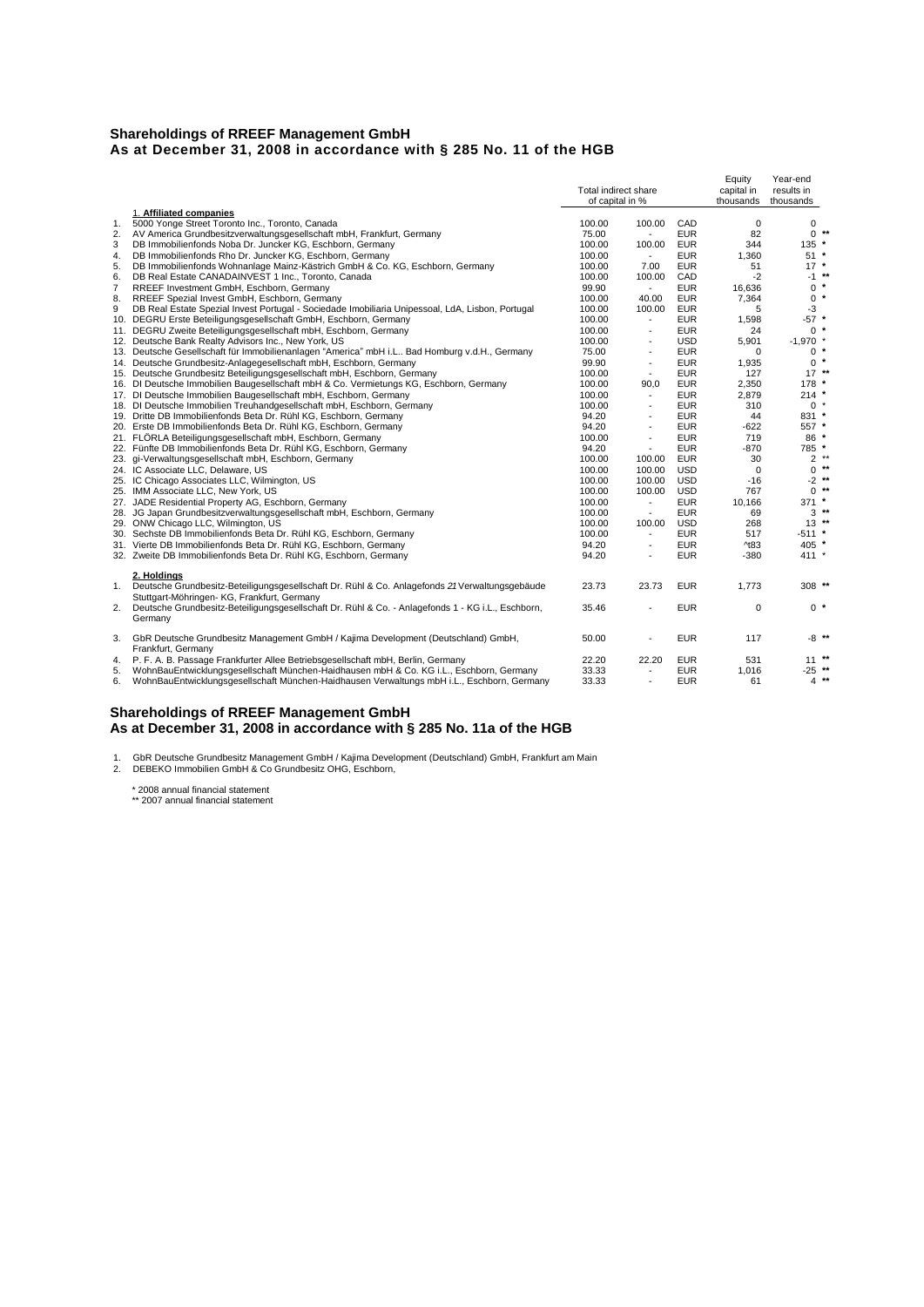# **Management report of RREEF Management GmbH for the 2008 business year**

# **1. General business conditions**

# **1.1 General information about the company**

RREEF Management GmbH, Eschborn, Germany (hereinafter "REM") belongs to the RREEF Alternative Investments corporate unit of the Deutsche Bank Group. With more than 1,400 employees in 18 countries across four continents, and with managed fixed assets of approximately €53.3 billion (including private equity), RREEF Alternative Investments is today one of the largest real estate investment and infrastructure management companies operating in this business area worldwide.

In this respect, REM acts in the capacity of manager of closed-end real estate funds in Germany for domestic investors, and in its capacity of holding company, they offer the extensive range of activities of their subsidiaries for domestic real estate investors.

The sole shareholder of REM is Deutsche Bank AG, Frankfurt, Germany (hereinafter "DB AG"), with which there is a profit and loss transfer agreement in place.

## **1.2 Main areas of business**

The subsidiaries RREEF Investment GmbH (hereinafter "REI") and RREEF Spezial Invest GmbH (hereinafter "RESI") together manage total assets in the amount of €5.6 billion (€8.6 billion in previous year). REI manages the open-ended "grundbesitz europa" and "grundbesitz global" real estate funds. At the cut-off date, RESI was managing 7 special funds for institutional investors, 2 of which were launched during the business year.

# **1.3 Organizational measures**

Employees from the Sales and Private customer service divisions were transferred from the company to an affiliated company by concentrating Private customer service in the Asset Management division.

# **1.4 Development of the industry as a whole**

Economic growth declined steadily in 2008. Despite the extensive economic policy measures taken by governments and central banks worldwide, it was not possible to avert a global recession. The impact on the economy became even more apparent in the second half of the year. In the US, the unemployment rate rose to its highest level in 16 years. Employment levels in Europe also suffered a sharp decline. For 2009, most industrialized countries worldwide are anticipating a narrowing in their gross domestic product.

In most office real estate markets worldwide, 2007 was characterized by strong growth. This trend reversed steadily in 2008 with an economic slowdown noted in many locations. By the end of 2008, the economies of most industrialized western nations were in recession. The local housing market was one of the markets to be hardest hit by the slump. This included certain parts of the US in addition to Ireland, Great Britain, and Spain. However, other markets, especially in Asia, remain relatively robust.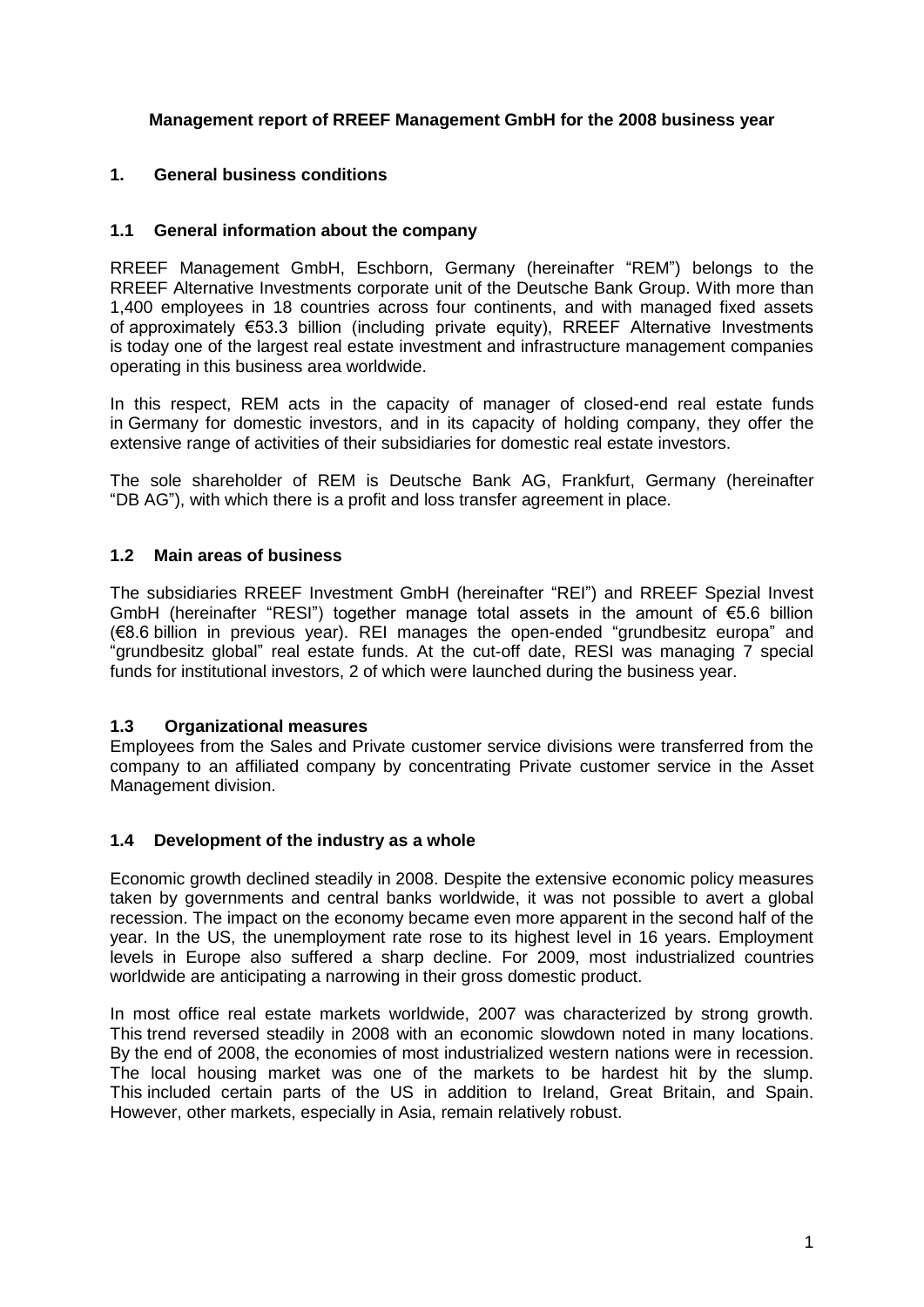By the second half of 2007, the real estate investment market had already started to respond to the situation on the financial markets and the deterioration in the economy by significantly reducing their investment activities. The trend continued in 2008. According to estimates produced by Real Capital Analytics (RCA), the global volume of transactions in the commercial real estate sector shrunk by almost 60% in 2008. At the same time, real estate prices came under pressure. In most markets, initial yields rose by over 100 base points. In Europe, adjustments were observed in countries such as Great Britain, France, and Spain, however yields also increased significantly in central and eastern Europe. Price adjustments also took place in numerous markets in the US.

# **2. Business development**

In the context of the active management of closed-end real estate funds, the market development of the various real estate locations had already been carefully examined during the previous year, including for individual funds. The results of the analysis and recommended actions were communicated to the investors. In the result, the property and property holdings of two funds were divested in 2008 (three funds divested in previous year).

# **2.1 Earnings situation**

Taking into account the global economic situation, the business year was in line with the expectations of the board of management. Within the scope of its profit and loss transfer agreement, REM will pay €5.0 million (€35.7 million in previous year) to Deutsche Bank AG.

The result for the year under report was largely characterized by one-off effects and the result of profit-transfer agreements. Income from profit-transfer agreements with subsidiaries in the year under report fell by 79% from €24 million to €6.2 million. Investment income in 2008 also dropped from €11.7 million to €7.5 million.

Compared to the previous year, sales revenues shrank by 19% to  $\epsilon$ 24.2 million. There were also considerably less one-off fees paid as a result of releasing closed investment funds. The company was able to partially offset this against the growth in earnings from agency business within the group.

The decline of other operating income by 25% to  $E$ 7.9 million is mainly due to reduced earnings from revaluations of both the book values of holdings and the reversal of provisions.

Personnel costs remained largely unchanged, amounting to €11.9 million for the year under report (€12.3 million in previous year). The average number of active employees during the 2008 business year was 112 (102 in previous year).

Cost management measures resulted in a 19% reduction in other operating expenses to €22.7 million (€27.9 million in previous year).

# **2.2 Financial situation**

The financial situation of REM is generally characterized by the financing of subsidiaries and the corresponding refinancing opportunities at Deutsche Bank AG.

As at December 31, 2008, REM had loans with financial institutions in the amount of €90.1 million (€77.9 million in previous year). The increase in liquidity in the year under report predominantly results from business activities in 2008 and receivables paid by affiliated companies.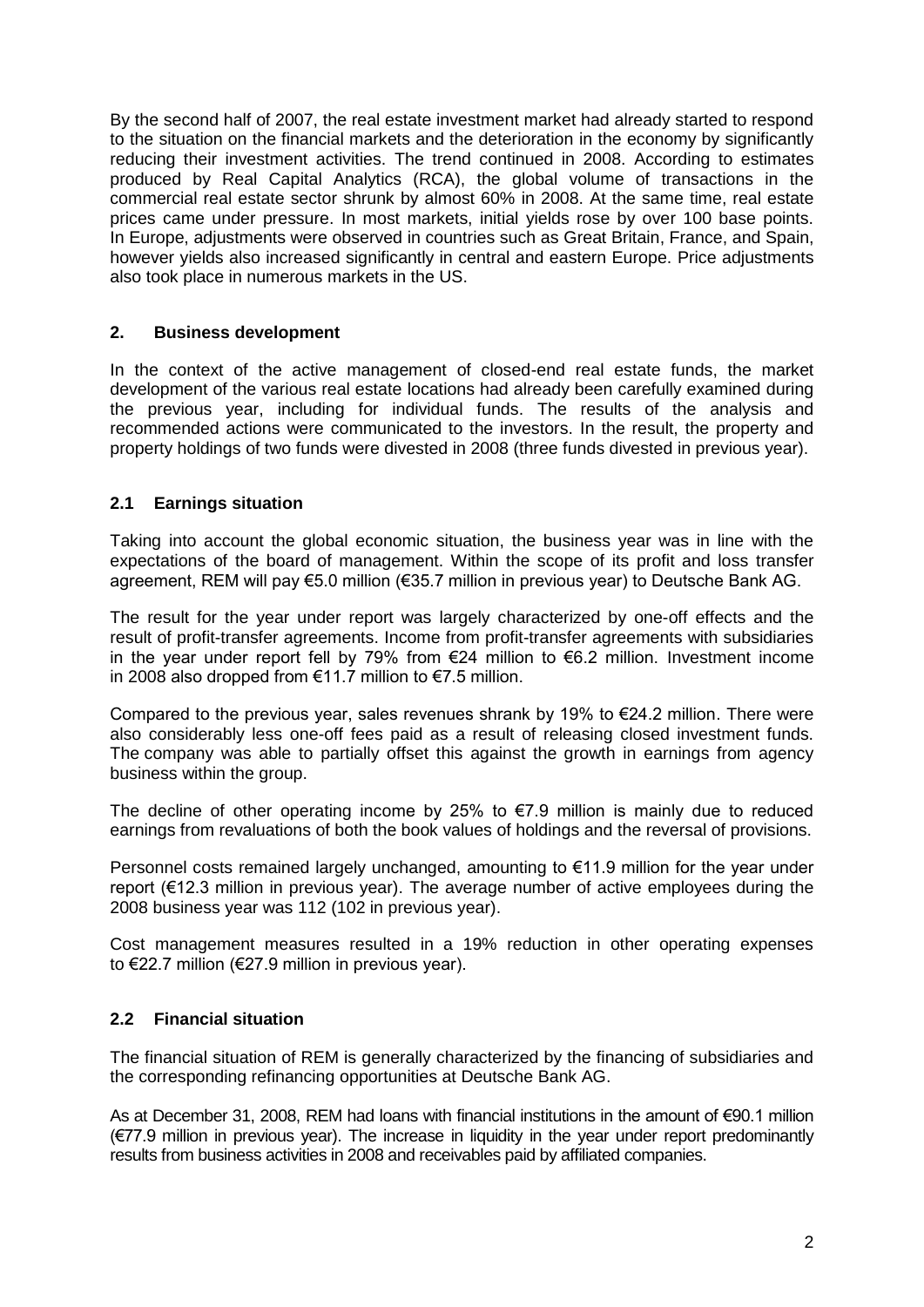# **2.3 Asset position**

With a balance sheet total reduced by  $\epsilon$ 21.1 million to  $\epsilon$ 220.0 million, the asset position of REM reflects its function as a holding company. As at the balance sheet date, the company's financial assets included shares in affiliated companies and holdings in the amount of €60.0 million (€70.0 million in previous year). Its current assets include shares in project companies in the amount of  $\epsilon$ 10.6 million  $(\epsilon$ 10.3 million in previous year).

REM has 56% financing (51% in previous year), corresponding to €122.7 million (€122.7 million in previous year), mainly through equity capital. Long-term third-party bank loans in the amount of €5.7 million (3%) still existed at the end of the year under report.

As at December 31, 2008, financial provisions made by REM for market risk stood at €28.8 million (€21.2 million in previous year). At the end of the year under report, there were no SWAP agreements in place for the hedging of currency or interest rate risks.

Since the closure of the 2008 business year, there have been no significant business transactions entered into prior to the preparation of this management report that would have required a different presentation of the earnings, financial, and net assets position. In the first two months of 2009, the net assets situation, financial situation, and earnings situation have performed positively in accordance with plans.

# **2.4 Non-financial indicators**

Operating as a global network, RREEF Alternative Investments is one of the largest providers and managers of real estate investments worldwide*.* The company's involvement in this global platform led to synergy effects in its international business and in the management of funds during the business year.

# **2.5 Risk management/Risk report**

A neutral risk management approach is applied to all projects with regard to pre-costing and post-costing as well as risk monitoring. A computer-based risk management system is used for this purpose, which serves as a company-wide risk detection and risk evaluation system for REM and its affiliated subsidiaries. The results are documented in the bi-annual risk report, which describes and evaluates all risks (market and operational risks).

Market and project risks are evaluated on the basis of three scenario analyses (business case, worst case, and "AAA" case) drawn up by risk management. The risk provision is calculated according to business case. The worst case scenario describes the potential risks that could occur if significant, and still variable, parameters were to develop more negatively. The theoretical "AAA" case is derived from this estimation, and is used as the basis for calculating economic capital. Economic capital is the equity capital that is required to cover the risks of this scenario. As at December 31, 2008, economic capital from market risks of REM and its affiliated subsidiaries amounted to €9.9 million.

In comparison to the previous year, the risk provision at REM-level increased by  $E$ 7.7 million to €28.8 million as a result of the revaluation of guarantees. For its affiliated subsidiaries, the risk provision remained close to that of the previous year. All market risks – mainly development risks, rental risks, and risks from delivery rights/exits – are recorded based on the agreed risk provision.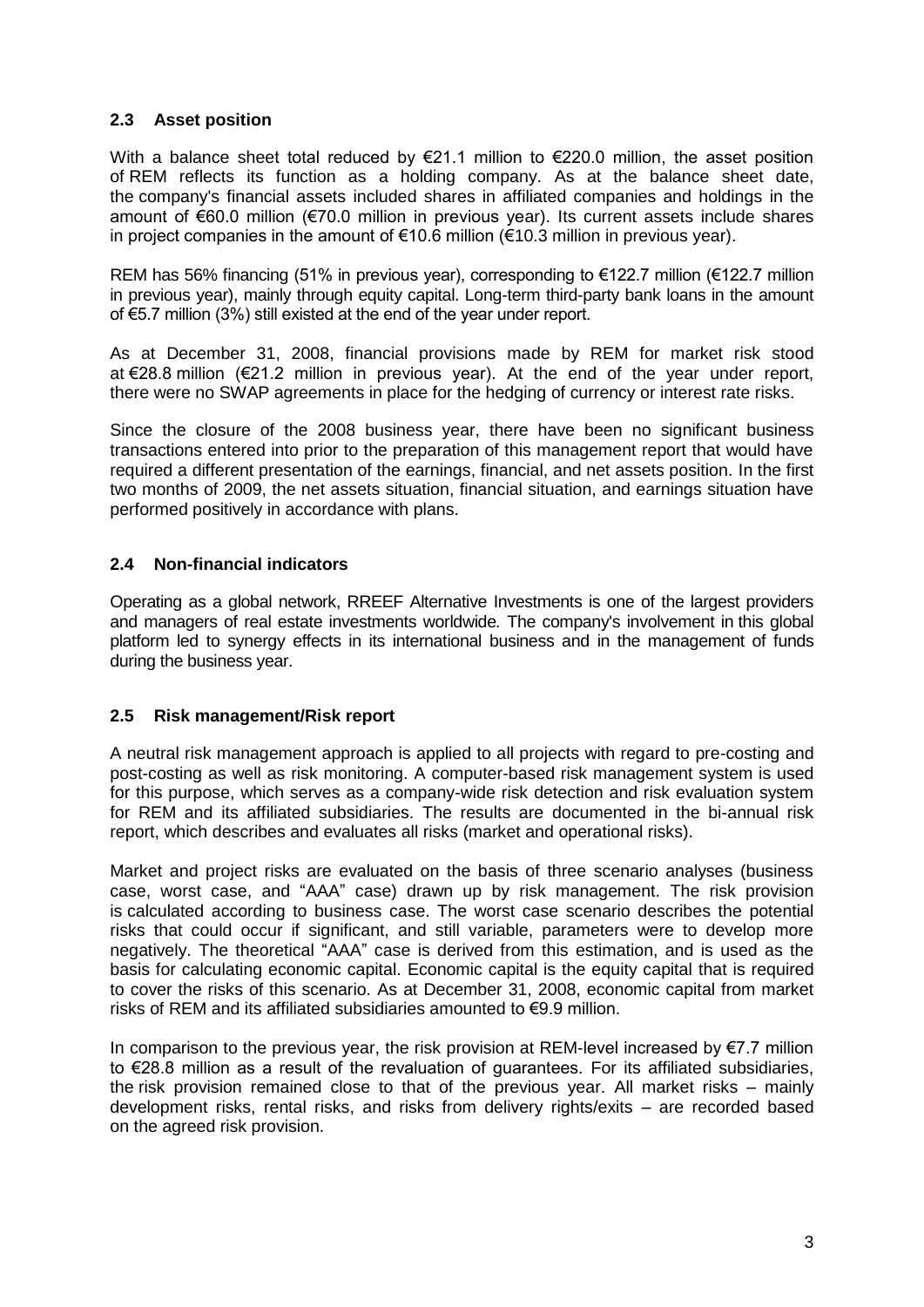Operational risks (OR) are also identified, valuated (economic capital as of December 31, 2008: €3.5 million), reported, treated, and monitored. Based on the Operational Risk Management Policy Group of Deutsche Bank AG, an OR Management Framework was introduced whereby a process is defined and corresponding OR tools are provided centrally. Specific risk management processes were also defined which address special crossfunctional risks.

There are currently no apparent risks that would threaten the existence of the company.

# **3. Outlook**

The company continuously examines business processes with the aim of further improving efficiencies within the group and concentrating on core processes. As part of the initial results of this analysis, employees from the Sales division were transferred to an affiliate as of January 1, 2008. Management is currently planning to transfer the Fund management division for closed real estate funds to an affiliate company within the group.

Due to the current crisis in the financial markets, the effects from one-off elements of the results cannot be foreseen. We anticipate significant opportunities arising from the growth of our REI and RESI subsidiaries in the coming years.

The business development of the REI subsidiary is primarily determined by the volume of the managed fund assets as a basis of calculation for the current fund management fee and revenue from real estate transactions for the managed special real estate fund. Owing to the performance of the open-ended special "grundbesitz europa" and "grundbesitz global" real estate funds in comparison to the previous year and the investment strategies of the funds, the board of management of REI expects the earnings situation of the company to show respectable growth over the coming years.

In the context of strategic planning, the board of management of RESI intends to invest based on the outstanding capital commitments and to issue further special funds. Assets under management should be increased significantly and the company's dependence on individual products should be reduced. In accordance with the manageable start-up costs of these strategic initiatives, the risks are limited to investor acquisition and market-side availability of suitable real estate. The board of management assumes that a medium-term growth in earnings will result from these initiatives and that the earnings situation of the company will develop adequately over the coming years.

Taking into account the general difficulties facing the global economy, the business year was in line with the expectations of the board of management. A positive result is expected for 2010.

Eschborn, Germany, February 24, 2009

Board of management

Holger Naumann Dr. Herrmann Wüstefeld Thomas Schneider Stephen Shaw